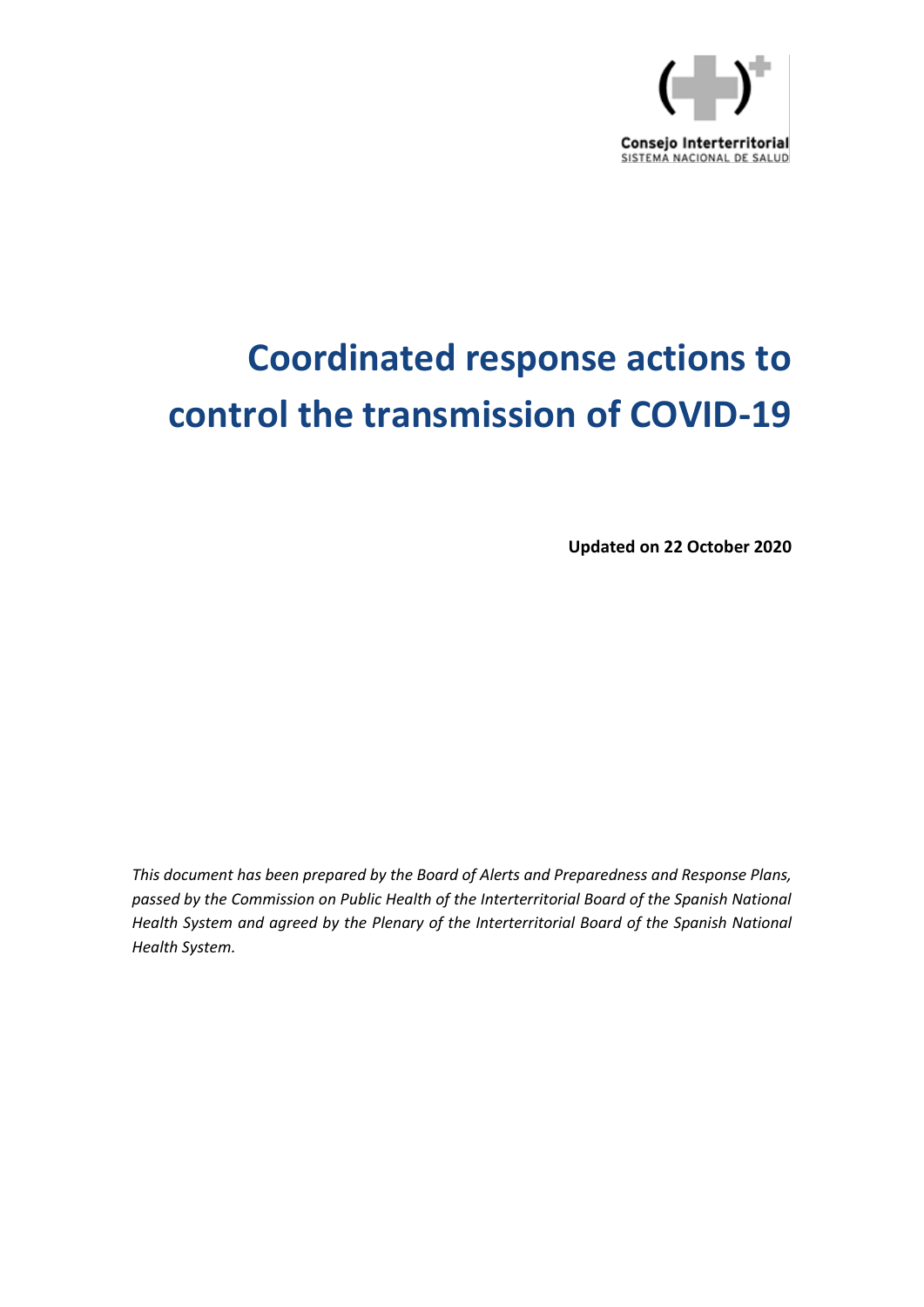

## Table of contents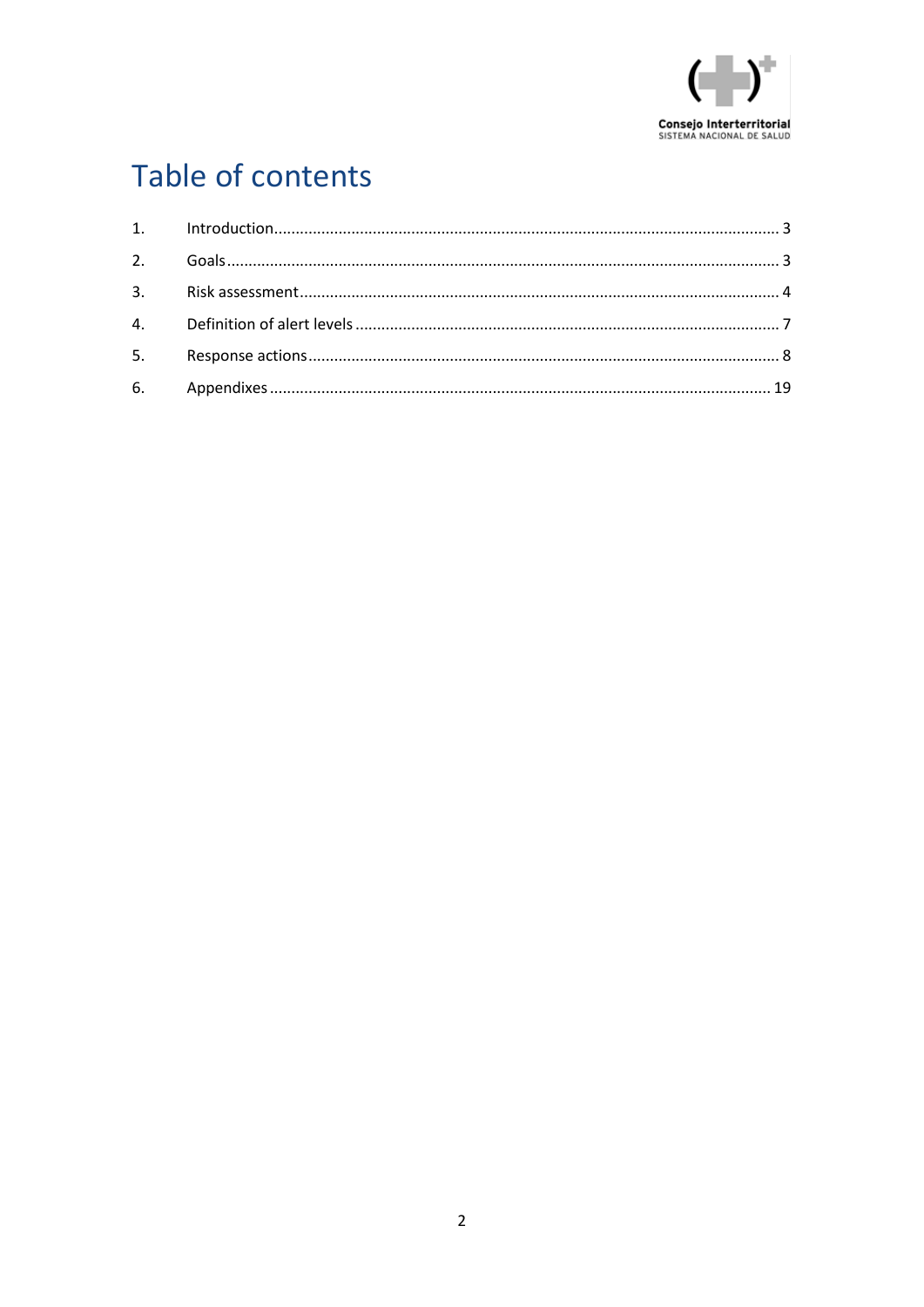

#### <span id="page-2-0"></span>**1. Introduction**

The COVID-19 pandemic has been, and still is, the biggest health challenge faced in the last century. Its scope has forced a vast majority of countries to adopt exceptional measures and has stressed the health systems and global health products markets, generating a significant social and health crisis of huge economic impact.

In the current transmission scenario, the basic hygiene and prevention measures must still be observed, as well as all the measures included in Spanish Royal Decree-Law 21/2020, of 9 June, on the urgent prevention, containment and coordination measures to address the COVID-19 health crisis, and the developing regional regulations, in order to guarantee the control of the transmission and ensure a shared response by all the health authorities.

In addition, the *Early Response Plan in a COVID-19 Pandemic Control Scenario,* passed by the Interterritorial Board of the Spanish National Health System, on 16 July, sets forth the preparedness and response actions to be guaranteed in case of an increased transmission of SARS-CoV-2. Said *Plan* establishes that the autonomous communities must have contingency plans to reinforce the capacities at the healthcare levels (hospital and primary care), as well as at the public health level, and be ready to address any scenario of increased transmission, assuming that there is not one single approach for the management of the COVID-19 cases and outbreaks and that the risks of each territory must be assessed according to their specificities.

Within the scope of the Plan, the Ministry of Health is working in coordination with the autonomous communities, monitoring the response to the pandemic and its evolution on a daily basis, with the aim of securing the capacities that will allow to detect new outbreaks and transmission increases and act accordingly.

Thus, once the first pandemic wave has been overcome, the epidemiological situation is dynamic and different in every territory, where different transmission scenarios that may require different control measures coexist.

This document on *Coordinated response actions to control the transmission of COVID-19*  contains the technical development of the indicators included in the *Early Response Plan,* and sets the framework of action for a proportional response at different alert levels defined after a risk assessment process, based on the epidemiological and healthcare and public health capacity indicators.

The indicators, levels and measures proposed in this document shall be of reference for scenarios of increased transmission and reduction risks .

The indicators included herein, as well as the risk levels and measures proposed, are constantly revised according to the knowledge and experience acquired on the management of the pandemic and the new information and scientific evidence concerning the behavior of the virus.

#### <span id="page-2-1"></span>**2. Goals**

The goals of this document are: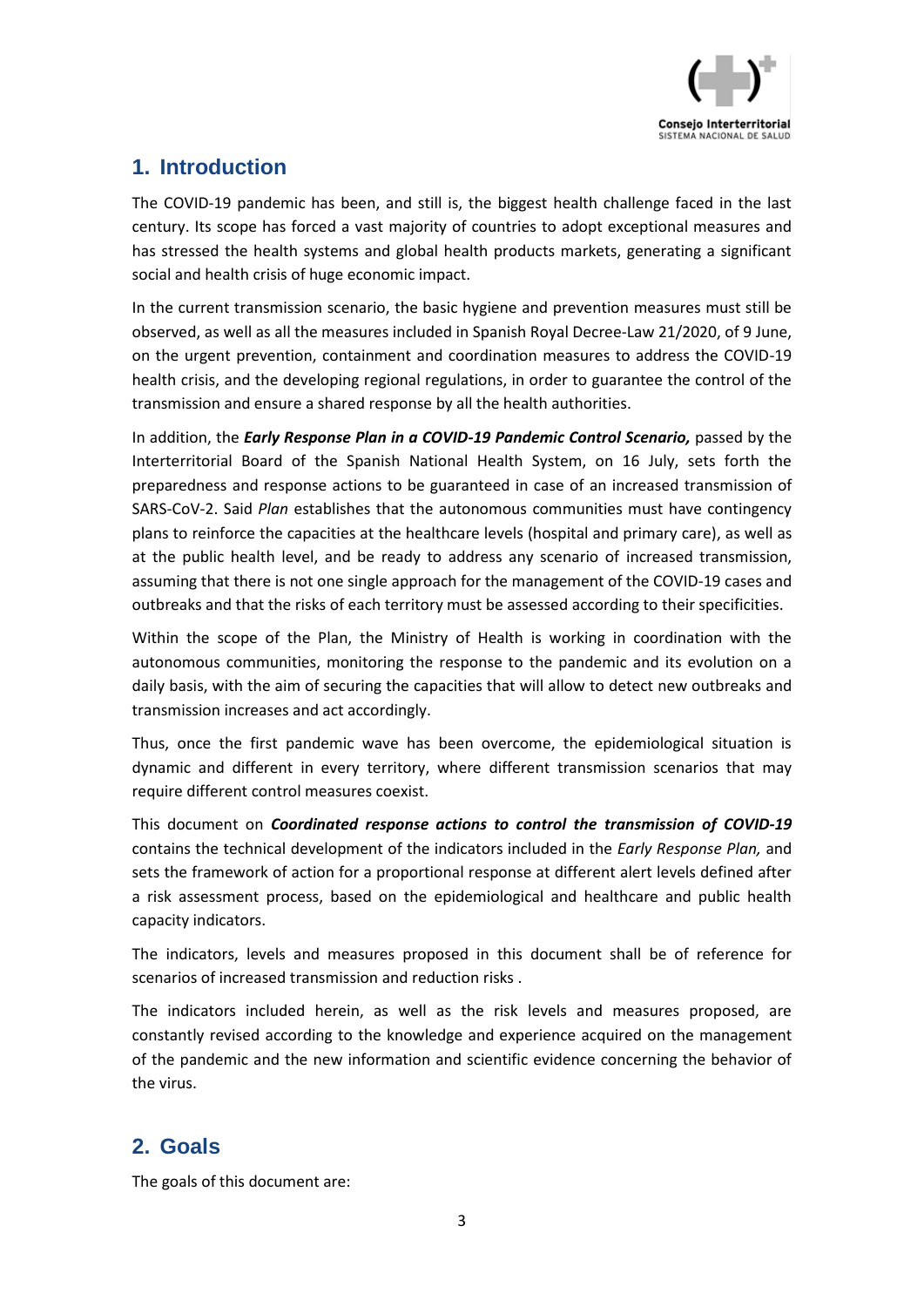

- To recommend common criteria for the interpretation of the basic indicators in the National Health System to assess each territory, in order to detect risk levels for the population.
- To establish alert levels that will determine proportional actions at SARS-CoV-2 transmission risk level and that can be adapted to the situation and context of each territory. These actions aim to guarantee a sufficient coordination among territories, notwithstanding the capacity of the autonomous regions to take additional measures that may be deemed appropriate.

#### <span id="page-3-0"></span>**3. Risk assessment**

The decision of escalating the intensity of the response actions must be based on a risk assessment within the context of the Alert and Early Response System. This risk assessment must be a continuous process, establishing the scenario of the territory and early detecting the signs showing/indicating that the scenario may be changing. In addition, the risk assessment shall allow to undertake de-escalation measures when the evolution of the indicators permits so.

The risk assessment must consider the specific characteristics of the **territorial unit** being assessed: autonomous community, province, island, municipality, department, health area, health basic zone or similar, taking into account the concurrence of specific circumstances, such as those concerning mobility in big conurbations. The assessment must consider the indicators related to the **epidemiological situation, the healthcare capacity and the public health capacity,** the characteristics and vulnerability of the exposed **population at greater risk**  and the possibility of taking **prevention and control measures,** such as pharmacological measures with partial or complete interventions affecting part of or the entire assessed territory.

Table 1 defines the main indicators for **risk assessment** and thresholds are established in order to determine if the risk is low, medium, high or very high based on each of them. It is worth noting that no indicator can give a complete outlook of the epidemiological situation by itself. Aside from these indicators, the autonomous communities shall use all those considered significant within their contexts in order to carry out this assessment.

Putting these indicators into context according to the territory and the characteristics of the population being assessed is essential, as well as having detailed information of the cases that will permit to interpret the transmission dynamics. Thus, appendix 1 includes a group of additional indicators that complement those in table 1, helping value and describe the situation of the epidemic and the management and response capacities in further detail.

The monitoring indicators have been selected because they help capture the most important aspects of the epidemiological situation and the response capacities based on scientific evidence, international standards, and the experience gained by the health administrations in our country throughout their evolution. Following the recommendations of the European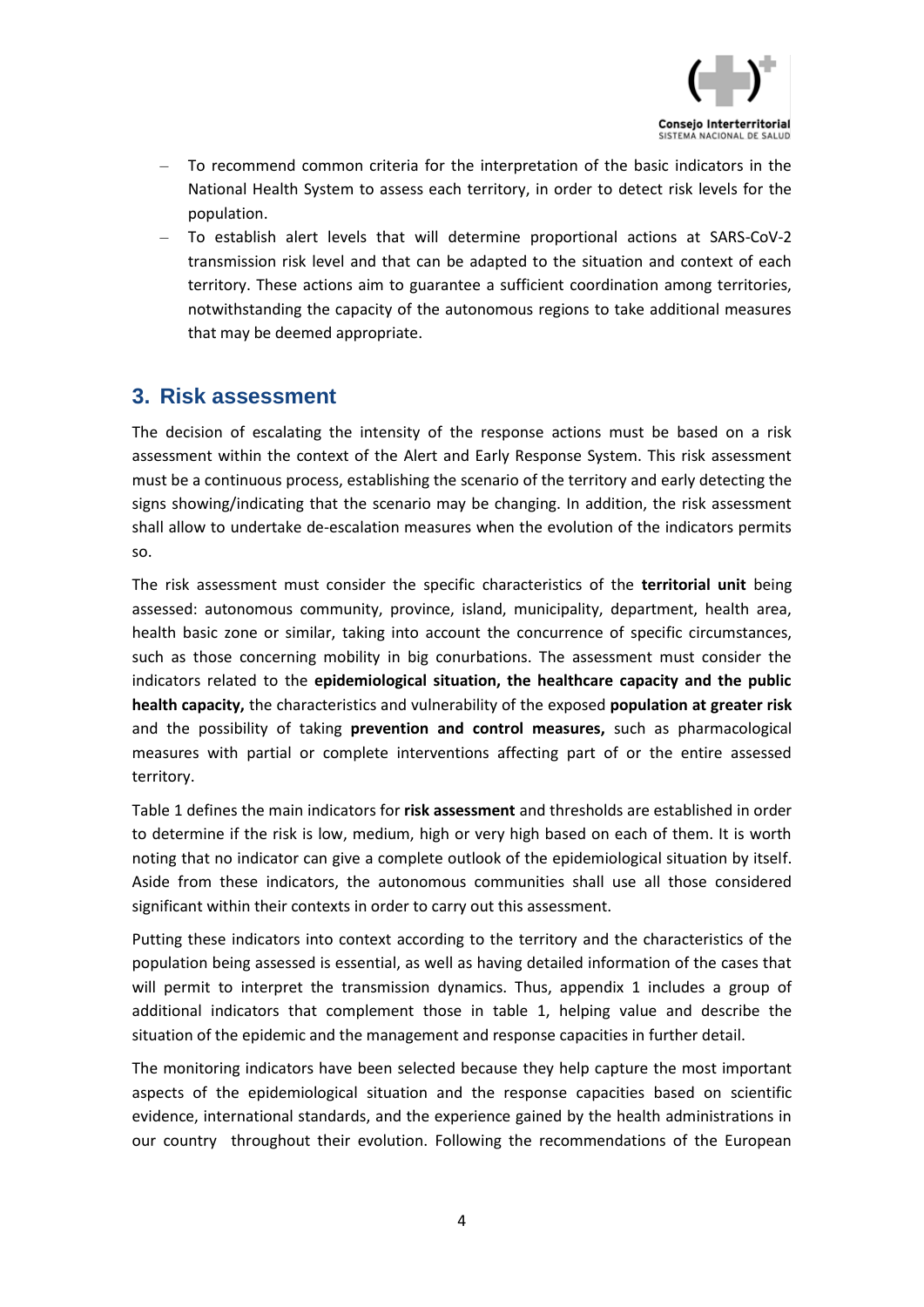

Council, the European Center for Disease Prevention and Control (ECDC) $<sup>1</sup>$  has established an</sup> accumulated impact threshold in 14 days of 25 cases per 100,000 inhabitants to consider that the risk starts to increase, and a limit higher than 150 to consider that the risk is very high. In Spain, we have established an additional threshold, with an impact higher than 250 per 100,000 inhabitants, to point out extreme risk situations in which additional actions are necessary if those implemented in case of impacts of more than 150 cannot control the transmission. Similarly, the European Council<sup>2</sup> has recommended to set the positivity limit of tests from which the transmission risk is increased at 4%. As for traceability, the WHO has published that at least 80% of the cases must be correctly traced to reach a controlled epidemiological situation<sup>3</sup>.

Specific scientific evidence on the thresholds that points out the different risk situations for many of these indicators is still limited and, therefore, said thresholds should be adjusted as further information on the behavior of each indicator is available or as new national and international scientific evidence is generated.

Apart from the indicators presented, an individual assessment of the situation at the territory assessed shall be conducted and other possible indicators shall be considered, including qualitative indicators and those regarding equity on health and social vulnerability. In order to establish the risk level of a territory, the indicators must be interpreted in a dynamic way and both the **trend** and the **speed of change** must play a specific role in this assessment.

**.** 

<sup>1</sup> [https://www.ecdc.europa.eu/en/covid-19/situation-updates/weekly-maps-coordinated-restriction-free](https://www.ecdc.europa.eu/en/covid-19/situation-updates/weekly-maps-coordinated-restriction-free-movement)[movement](https://www.ecdc.europa.eu/en/covid-19/situation-updates/weekly-maps-coordinated-restriction-free-movement)

<sup>2</sup> [Council Recommendation on a coordinated approach to the restriction of free movement in response to the](https://data.consilium.europa.eu/doc/document/ST-11689-2020-REV-1/es/pdf)  [COVID-19 pandemic](https://data.consilium.europa.eu/doc/document/ST-11689-2020-REV-1/es/pdf)

<sup>3</sup> <https://apps.who.int/iris/rest/bitstreams/1277773/retrieve>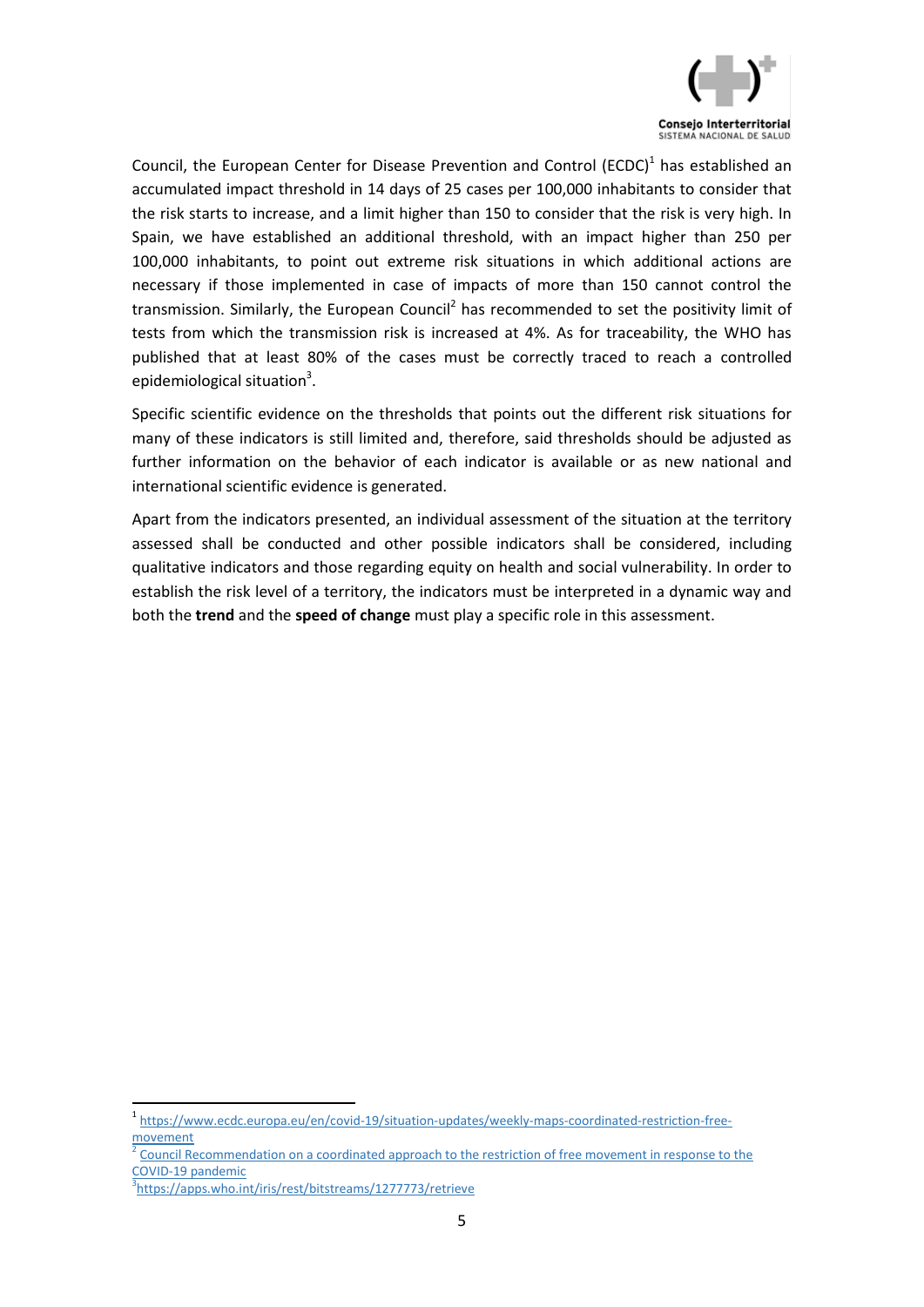

#### **Table 1. Risk assessment indicators**

| <b>Indicators</b> |                                                                                                   |                                                                                                                                                      | Risk assessment      |                    |                        |                      |                  | <b>Information</b>                                                                                        |
|-------------------|---------------------------------------------------------------------------------------------------|------------------------------------------------------------------------------------------------------------------------------------------------------|----------------------|--------------------|------------------------|----------------------|------------------|-----------------------------------------------------------------------------------------------------------|
|                   |                                                                                                   | <b>Calculation method</b>                                                                                                                            | <b>New</b><br>normal | Low                | <b>Medium</b>          | <b>High</b>          | <b>Very high</b> | source                                                                                                    |
|                   |                                                                                                   | <b>SECTION I: Transmission level assessment</b>                                                                                                      |                      |                    |                        |                      |                  |                                                                                                           |
| T1                | <b>Cumulative</b><br>Incidence of cases<br>diagnosed in 14<br>days <sup>1</sup>                   | Confirmed cases (per diagnosis<br>date) in 14 days *100,000 /<br>population                                                                          | $\leq$ 25            | $>25$ to $\leq 50$ | >50 to ≤150            | $>150$ to $\leq 250$ | >250             | Mandatory<br>individual<br>reporting<br>(SIVIES)                                                          |
| T1'               | <b>Cumulative</b><br><b>Incidence of cases</b><br>diagnosed in 7 days                             | Confirmed cases (per diagnosis<br>date) in 7 days *100,000 /<br>population                                                                           | $\leq 10$            | $>10$ to $\leq$ 25 | $>25$ to $\leq 75$     | $>75$ to $\leq 125$  | >125             | Mandatory<br>individual<br>reporting (SIVIES)                                                             |
| <b>T2</b>         | <b>Cumulative</b><br>Incidence in people<br>65-year-old or<br>higher diagnosed in<br>14 days $^1$ | confirmed cases who are $\geq 65$<br>years old (per diagnosis date) in<br>14 days *100,000 / population<br>$\geq 65$ years old                       | $\leq 20$            | $>20$ to $\leq 50$ | >50 to ≤100            | $>100$ to $\leq 150$ | $>150$           | Mandatory<br>individual<br>reporting<br>(SIVIES)                                                          |
| T2'               | <b>Cumulative</b><br>Incidence in people<br>65-year-old or<br>higher diagnosed in<br>7 days $^1$  | confirmed cases who are $\geq 65$<br>years old (per diagnosis date)<br>in 7 days *100,000 / population<br>$\geq 65$ years old                        | $\leq 10$            | $>10$ to $\leq$ 25 | $>25$ to $\leq 50$     | $>50$ to $\leq 75$   | $>75$            | Mandatory<br>individual<br>reporting (SIVIES)                                                             |
| T3                | <b>Weekly global</b><br>positivity rate of<br>PDIA <sup>2</sup>                                   | Number of positive tests in 7<br>days *100 / Number of tests<br>performed in 7 days                                                                  | ≤4%                  | >4% to ≤7%         | >7% to ≤10%            | >10% to <15%         | >15%             | Laboratory-<br>based reporting<br>(SERLAB)                                                                |
| <b>T4</b>         | with traceability <sup>3</sup>                                                                    | Number of confirmed cases<br><b>Percentage of cases</b> with traceability * 100 / Total<br>number of confirmed cases<br>diagnosed in the last 7 days | $>80\%$              | ≤80% to >65%       | $\leq 65\%$ to<br>>50% | ≤50% to >30%         | ≤30%             | Mandatory<br>individual<br>reporting<br>(SIVIES) and<br>information from<br>the autonomous<br>communities |
|                   |                                                                                                   | SECTION II: Level of use of healthcare services due to COVID-19                                                                                      |                      |                    |                        |                      |                  |                                                                                                           |
| A1                | <b>Occupation rate of</b><br>hospital beds by<br>COVID-19 patients <sup>4</sup>                   | Number of hospital beds<br>occupied by COVID-19 patients<br>/ Total number of available<br>hospital beds                                             | $\leq$ 2%            | $>2\%$ to ≤5%      | >5% to ≤10%            | >10% to <15%         | >15%             | National<br>reporting of<br>healthcare<br>capacity data                                                   |
| A2                | Occupation rate of<br>critical care beds by<br>COVID-19 patients <sup>4</sup>                     | Number of critical care beds<br>occupied by COVID-19 patients<br>/ Total number of a critical care<br>beds available                                 | $\leq$ 5%            | >5% to ≤10%        | $>10\%$ to<br>≤15%     | >15% to <25%         | >25%             | National<br>reporting of<br>healthcare<br>capacity data                                                   |

<sup>1</sup>The accumulated impact must be calculated with consolidated data, removing the days for which such consolidation is not considered sufficient. For the diagnosis date, the PDIA positive result date will be used, as established by the *[Strategy of early](https://www.mscbs.gob.es/profesionales/saludPublica/ccayes/alertasActual/nCov/documentos/COVID19_Estrategia_vigilancia_y_control_e_indicadores.pdf)  [detection, monitoring, and control of COVID-19.](https://www.mscbs.gob.es/profesionales/saludPublica/ccayes/alertasActual/nCov/documentos/COVID19_Estrategia_vigilancia_y_control_e_indicadores.pdf)*

<sup>2</sup> Active infection diagnostic tests (PDIA, such as PCR or antigen tests), according to the provisions of the *Strategy of early detection*, [monitoring, and control of COVID-19.](https://www.mscbs.gob.es/profesionales/saludPublica/ccayes/alertasActual/nCov/documentos/COVID19_Estrategia_vigilancia_y_control_e_indicadores.pdf)

 $3$ Cases with traceability are those that, according to the information in SIVIES, had known contact with a previously confirmed case. If data is available, cases that are associated to an outbreak are also considered to have traceability. This percentage must be calculated with consolidated data, removing the days for which such consolidation is not considered sufficient.

<sup>4</sup>The territorial unit for this indicator will be the province, island, or autonomous community, as laid down in each territory. To calculate the available beds for the denominator, only the beds available for immediate use will be considered for the assessment, as communicated to the Ministry according to resolution of 19 June 2020 establishing information on the assistance capacity and needs for material resources of the healthcare system.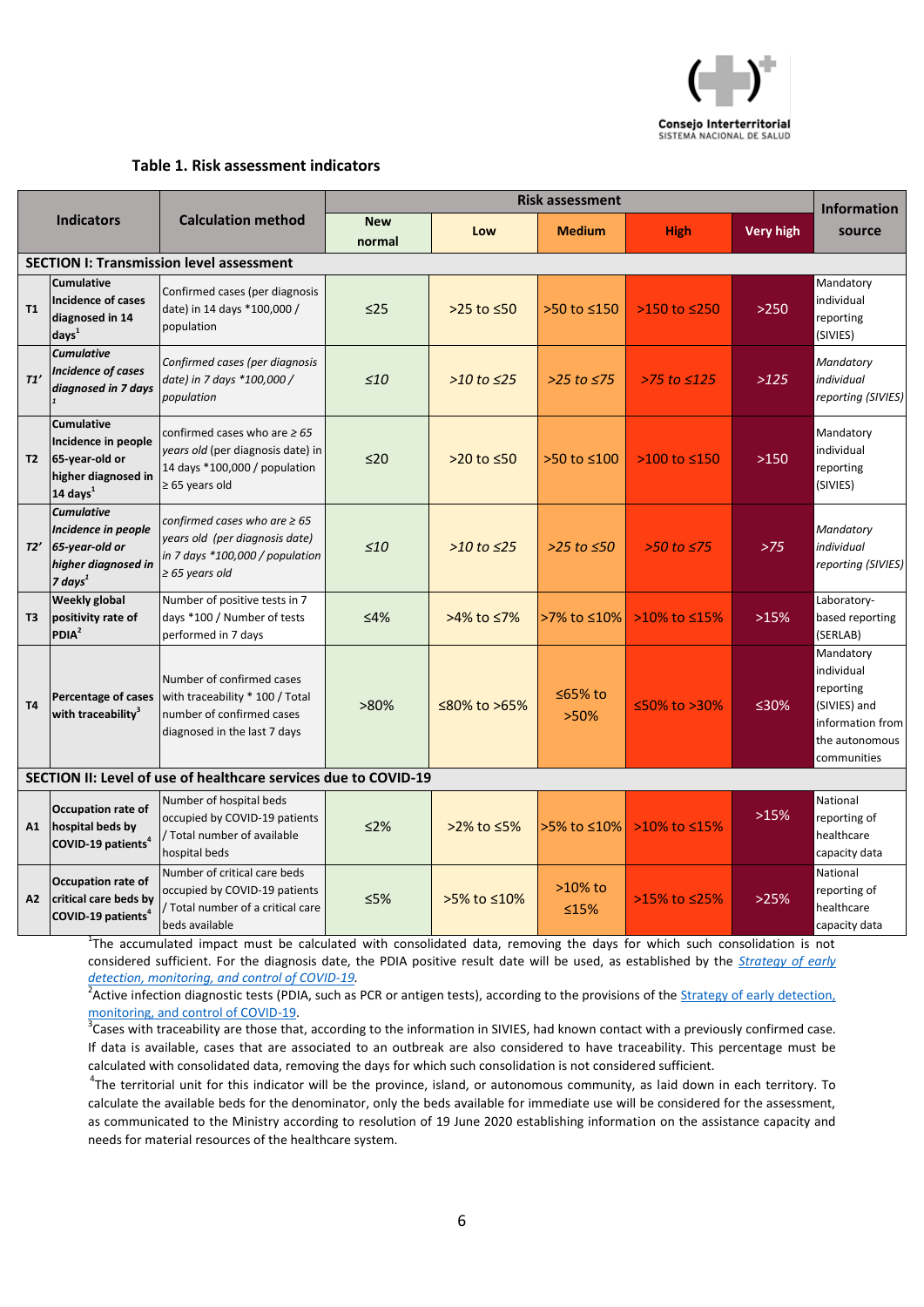

When territorial units with a population of less than 10,000 need to be assessed, territories may be grouped, i.e. in health areas, integrated assistance management units, etc. in order to assess them and take joint measures.

The assessment of municipalities and small territories, especially with populations under 5,000, shall always be conducted locally and based on the context and situation of each place. In this sense, instead of establishing risk levels, measures specifically adapted and addressed at the characteristics of the epidemiological and risk situation of each territory must be taken.

For cases in these small territories, apart from the general indicators in table 1, the following indicators shall be considered , as well as those deemed necessary by the autonomous community for a better assessment:

- The number, trend and change rate of the cases diagnosed in the last 7 and 14 days.
- The proportion of new cases associated to outbreaks.
- The secondary attack rate.
- The existence of hot spots (due to the number of outbreaks, their characteristics, and their control situation; to the impact on social and healthcare residences or highly vulnerable populations...).

#### <span id="page-6-0"></span>**4. Definition of alert levels**

The combination of the result of the indicators in table 1 shall place the territory assessed at one of the four alert levels according to the following:

Alert level 1: at least two indicators in section I<sup>1</sup> and one in section II are at low level. Alert level 2: at least two indicators in section  $I^1$  and one in section II are at medium level. Alert level 3: at least two indicators in section I<sup>1</sup> and one in section II are at high level Alert level 4: at least two indicators in section  $1^1$  and one in section II are at very high level.

 $^{1}$ Only one of the two general indicators for accumulated impact will be considered for section I, both for the global accumulated impact and the impact on ≥65-year-olds. If there are no notification delays, the accumulated impact in 7 days will be used and, if there are any delays, the accumulated impact in 14 days will be used.

The final decision regarding which alert level will be assigned to/will be chosen for the territory assessed shall not solely be based on the risk level resulting from the indicators, it may be modulated with the upward trend of the indicator and its change rate, as well as with a qualitative assessment including the capacity of response and the socio-economic, demographic and mobility characteristics of the territory assessed.

The autonomous communities, in coordination with the Ministry, shall periodically revise the evolution of the indicators to decide whether the alert level shall be maintained or modified. In general terms, increasing the alert level shall be advised after considering that the information is sufficiently solid and the aforementioned conditions are met. In order to consider reducing the alert level, the indicators must remain at a lower risk level for at least 14 days.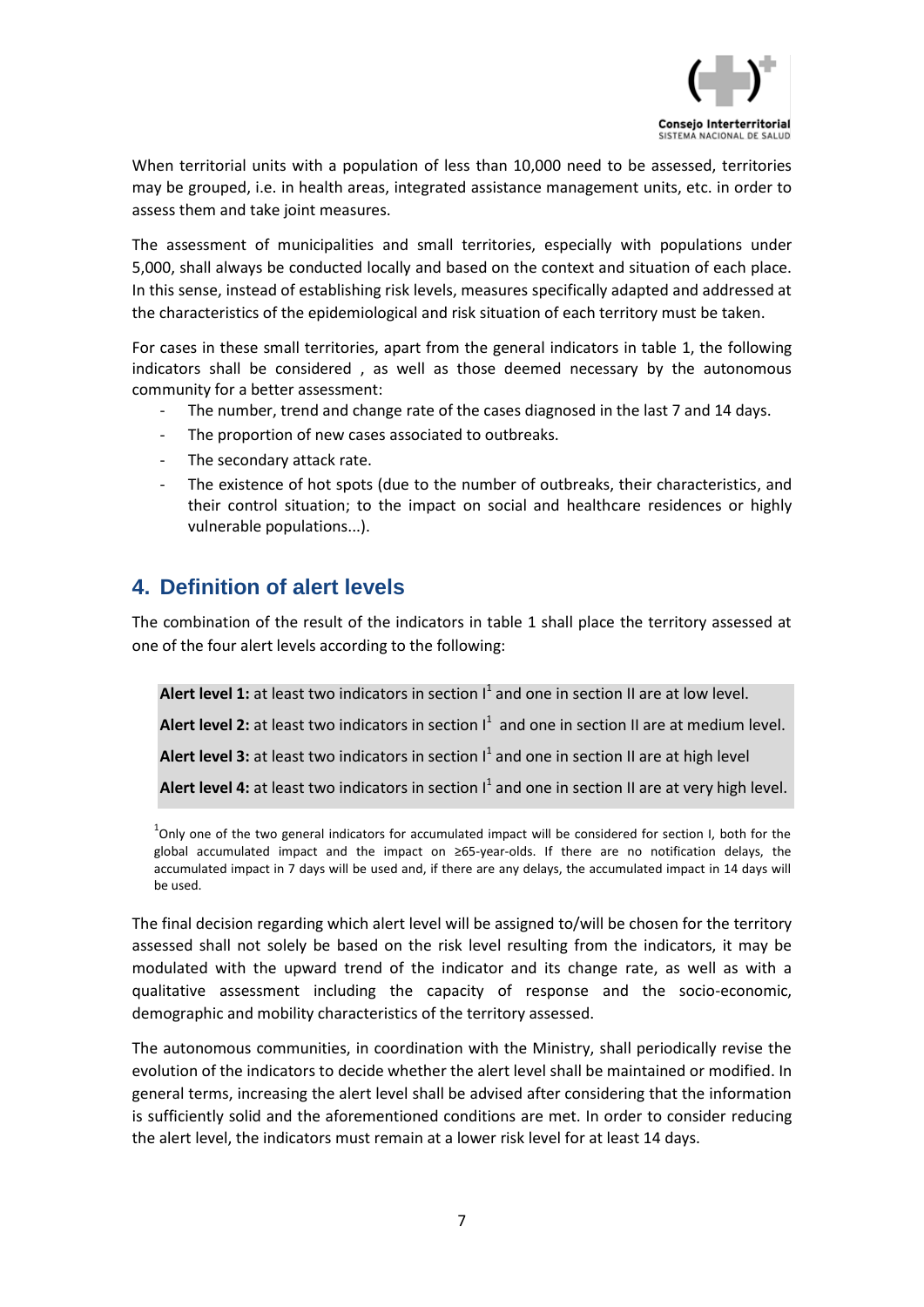

#### <span id="page-7-0"></span>**5. Response actions**

A series of **actions** to be established at the territorial unit assessed are proposed for each alert level. A consensus at the technical level has been reached concerning the actions suggested, considering the experience gained throughout the pandemic at the national level and the evidence obtained from the outcomes of international studies implemented in different countries .

The epidemiological studies on the behavior of the disease show that the infection mainly spreads through direct contact and long exposure to virus-containing respiratory droplets, as well as through the inhalation of airborne viral particles and direct or indirect contact with infected droplets<sup>4</sup>. Enclosed and crowded spaces, as well as spaces with poor ventilation and where distancing and hygiene and prevention measures are not observed, favor transmission. The likelihood of infection is considerably higher in such situations<sup>5,6</sup> compared to open spaces and spaces with proper ventilation.

According to the data available in Spain on the main transmission environments of the outbreaks, almost one third of them take place in a social environment, especially in gatherings with family and friends that do not live in the same household<sup>7</sup>, and, to a lesser extent, at the workplace, mainly indoors, i.e. at home or in enclosed spaces, in many cases not properly ventilated, where people speak out loud, sing and do not make good use of the mask, or when activities that are not compatible with its continuous use take place, such as eating, drinking or practicing sports. To this regard, the following are considered effective: limiting the number of people who gather and do not live in the same household, especially indoors, the recommendation to interact in social bubbles structured in stable household groups (SHGs), and the recommendation to stay home (#*Stayhome)<sup>8</sup>* .

In light of such evidence, it is recommended to promote any activities that can be carried out outdoors and that do not require strict capacity limitations, as well as to promote the limitation of the capacity or the closure of businesses where proper ventilation and compliance with prevention and hygiene measures cannot be guaranteed.

The implementation of this kind of measures and the development of assistance and public health capacities have proved to be effective in the control of the epidemic, although none of them can completely reduce the risk.

The implementation of such measures to reduce the spread of the disease must include an assessment of their impact on the health and wellbeing of the population, society, and economy. It is worth noting that, although strict individual lockdown measures for an extended period of time have greatly reduced the transmission of the virus and the number of deaths due to COVID-19, they have had an important impact on the physical and emotional wellbeing of people due to social isolation<sup>9</sup>, besides the problems derived from the impact on the

**<sup>.</sup>** <sup>4</sup> [CDC:](https://www.cdc.gov/coronavirus/2019-ncov/more/scientific-brief-sars-cov-2.html) [Scientific Brief:](https://www.cdc.gov/coronavirus/2019-ncov/more/scientific-brief-sars-cov-2.html) [SARS-CoV-2 and Potential Airborne Transmission](https://www.cdc.gov/coronavirus/2019-ncov/more/scientific-brief-sars-cov-2.html)

<sup>5</sup> [Closed environments facilitate secondary transmission of coronavirus disease 2019 \(COVID-19\)](https://www.medrxiv.org/content/10.1101/2020.02.28.20029272v2)

<sup>6</sup> [Clusters of Coronavirus Disease in Communities, Japan, January](https://wwwnc.cdc.gov/eid/article/26/9/20-2272_article)–April 2020

<sup>7</sup> [Update no. 230.](https://www.mscbs.gob.es/profesionales/saludPublica/ccayes/alertasActual/nCov/documentos/Actualizacion_230_COVID-19.pdf) [Coronavirus disease \(COVID-19\).](https://www.mscbs.gob.es/profesionales/saludPublica/ccayes/alertasActual/nCov/documentos/Actualizacion_230_COVID-19.pdf) [16.10.2020.](https://www.mscbs.gob.es/profesionales/saludPublica/ccayes/alertasActual/nCov/documentos/Actualizacion_230_COVID-19.pdf) [Ministry of Health.](https://www.mscbs.gob.es/profesionales/saludPublica/ccayes/alertasActual/nCov/documentos/Actualizacion_230_COVID-19.pdf)

<sup>8</sup> Rapid [Review der Wirksamkeit nicht-pharmazeutischer Interventionen bei der Kontrolle der COVID-19-Pandemie.](https://www.rki.de/DE/Content/InfAZ/N/Neuartiges_Coronavirus/Projekte_RKI/Rapid-Review-NPIs.pdf?__blob=publicationFile) [Robert Koch-Institut, 28.9.2020.](https://www.rki.de/DE/Content/InfAZ/N/Neuartiges_Coronavirus/Projekte_RKI/Rapid-Review-NPIs.pdf?__blob=publicationFile)

<sup>9</sup> [PHE:](https://www.gov.uk/government/publications/dhsconsgadho-direct-and-indirect-impacts-of-covid-19-on-excess-deaths-and-morbidity-15-july-2020) [Direct and indirect impacts of COVID-19 on excess deaths and morbidity, 15 July 2020](https://www.gov.uk/government/publications/dhsconsgadho-direct-and-indirect-impacts-of-covid-19-on-excess-deaths-and-morbidity-15-july-2020)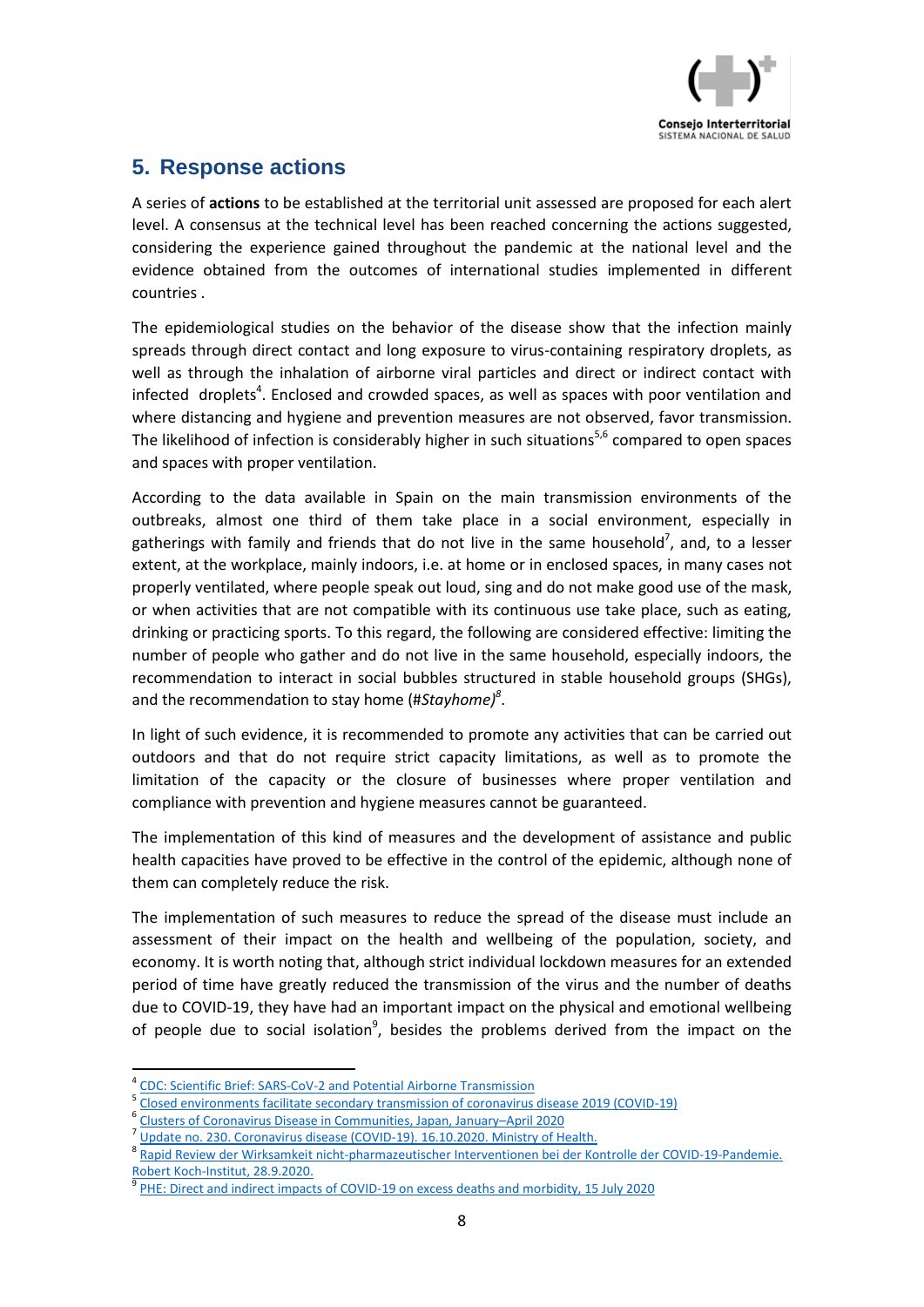

economy. However, shorter or partial closure periods have also proven useful to reduce the transmission of the virus and have a far lower impact on the wellbeing of people, both adults and children<sup>10</sup>.

The autonomous communities shall decide what measures will be implemented and when, and such information shall be provided to the Ministry of Health before their implementation. The autonomous communities, in coordination with the Ministry, shall periodically review the epidemiological situation to assess, keep or modify the alert level and the measures applied. Each autonomous community must carefully monitor the indicators on their territories, in environments with high vulnerability such as social and health environments, and strengthen the response capabilities in the affected area, including monitoring and assistance protocols in such environments.

Table 3 shows the response measures suggested according to the different alert levels. Such measures must always include and reinforce the measures established by Royal Decree-Law 21/2020 and the development regional regulations, especially those in reference to social distancing and preventing and hygiene measures. Apart from the general considerations, the proposed measures have been divided into three sections, considering the risk profile associated to the different exposure environments.

Besides following level 3 measures, alert level 4 shall involve exceptional measures that may include additional restrictions. If the adoption of these measures requires to activate the mechanism provided by Article 4 of Organic Law 4/1981 of 1 June regarding the state of alert, emergency and siege, the President of the autonomous community will request the Government to declare the state of alarm, pursuant to Article 5 of Organic Law 4/1981 of 1 June.

Those businesses and services considered essential by the health authorities shall remain open or operating at all the alert levels.

 $\overline{\phantom{a}}$ <sup>10</sup> [PHE:](https://www.gov.uk/government/publications/npis-table-17-september-2020) [Non-pharmaceutical interventions \(NPIs\) table, 21 September 2020](https://www.gov.uk/government/publications/npis-table-17-september-2020)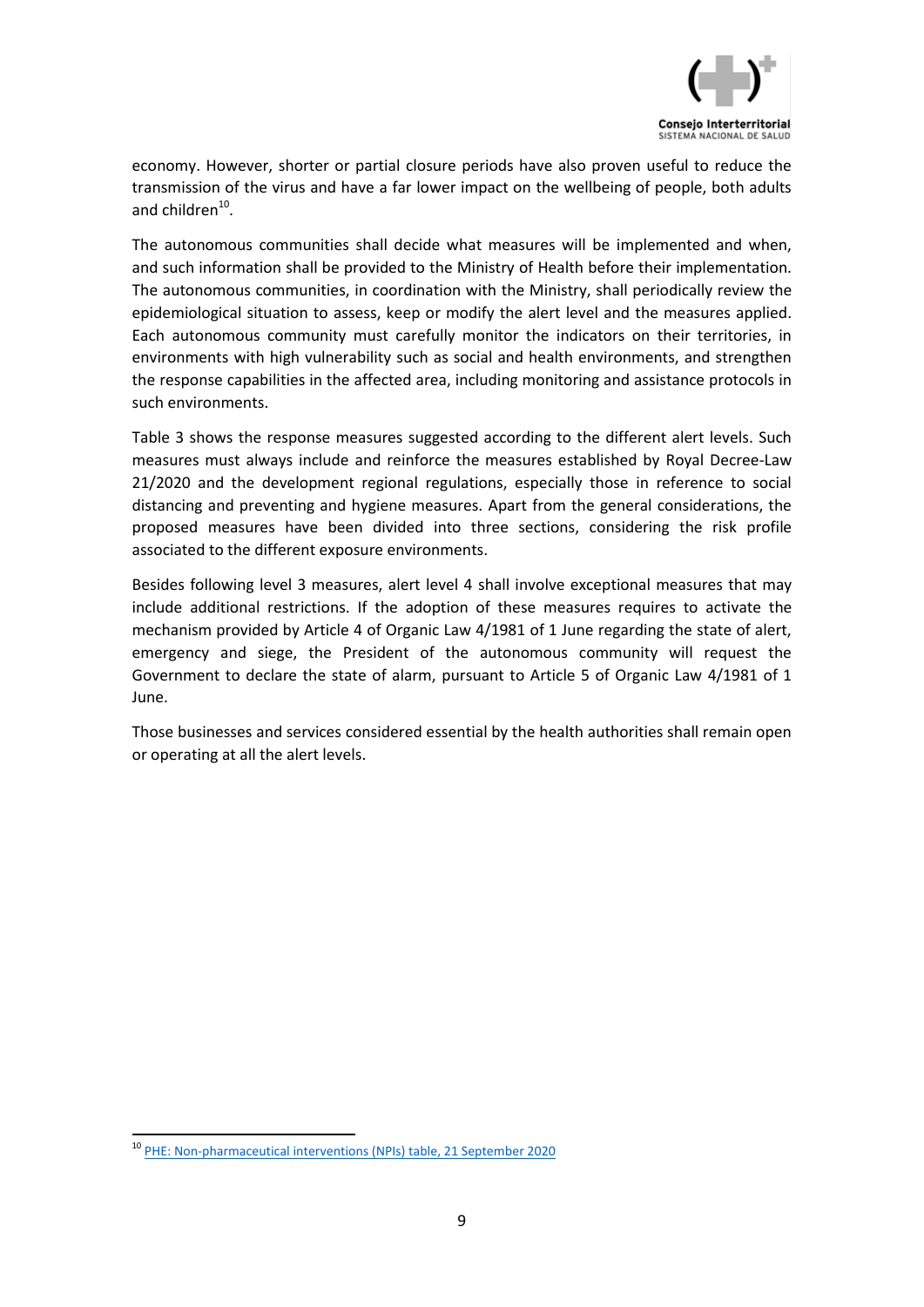

**Table 3: Proposed response actions for alert levels 1, 2 and 3.**

|                                          |                                                   | <b>Alert level 1</b>                                                                                                                                                                                                                                                                | <b>Alert level 2</b>                                                                                                                                                                                                                                                                                                                                                                                                                                                                                                                                                                                                                                                                                                                                                                                                                                                                                                                            | <b>Alert level 3</b>                                                                                                |  |  |
|------------------------------------------|---------------------------------------------------|-------------------------------------------------------------------------------------------------------------------------------------------------------------------------------------------------------------------------------------------------------------------------------------|-------------------------------------------------------------------------------------------------------------------------------------------------------------------------------------------------------------------------------------------------------------------------------------------------------------------------------------------------------------------------------------------------------------------------------------------------------------------------------------------------------------------------------------------------------------------------------------------------------------------------------------------------------------------------------------------------------------------------------------------------------------------------------------------------------------------------------------------------------------------------------------------------------------------------------------------------|---------------------------------------------------------------------------------------------------------------------|--|--|
| Summary of the epidemiological situation |                                                   | Complex outbreaks or limited community<br>transmission                                                                                                                                                                                                                              | Widespread sustained community<br>transmission with growing pressure on the<br>healthcare system                                                                                                                                                                                                                                                                                                                                                                                                                                                                                                                                                                                                                                                                                                                                                                                                                                                | Uncontrolled and sustained community<br>transmission that exceeds the response<br>capacity of the healthcare system |  |  |
|                                          | <b>Healthcare and public</b><br>health capacities | $\bullet$<br>$\bullet$<br>$\bullet$                                                                                                                                                                                                                                                 | Activities targeted at strengthening the capacities adjusted to current needs in order to ensure the appropriate surveillance,<br>control and monitoring of cases and contacts.<br>Ensuring the appropriate isolation of cases and quarantine of contacts including the necessary social resources and the<br>availability of areas fitted out to that effect.<br>Considering procedures that allow the relocation and reallocation of the personnel's professional duties.<br>Activities targeted at strengthening healthcare capacities in primary and hospital care settings.<br>Ensuring the review and update of the contingency plans' effectiveness when facing a rapid increase of cases.<br>At all levels, social support measures and intersectoral actions must be implemented and communication and actions targeted<br>at achieving the citizens' involvement must be strengthened in order to implement the recommended measures. |                                                                                                                     |  |  |
| <b>General considerations</b>            | <b>Measures on social and</b><br>family relations | Recommendation to interact in social<br>bubbles structured into stable<br>household groups (SHGs).<br>Gatherings up to a maximum of 15<br>people, except for SHGs, insisting on<br>the fact that social distancing,<br>prevention and hygiene measures<br>must be followed.         | Limiting possible social contacts<br>$\bullet$<br>outside of SHGs as much as.<br>Gatherings up to a maximum of 6<br>people, except for SHGs, insisting on<br>the fact that social distancing,<br>prevention and hygiene measures<br>must be followed.<br>Recommendation to stay home.<br>$\bullet$<br>Considering the limitation of opening<br>$\bullet$<br>hours until 23:00 h. for non-essential<br>businesses.<br>Observing interpersonal distancing and the compulsory use of face masks in public spaces, except for those exemptions set forth                                                                                                                                                                                                                                                                                                                                                                                            |                                                                                                                     |  |  |
|                                          |                                                   | in Royal Decree-Law 21/2020.<br>Prohibition of smoking on the street when the safety distance cannot be kept.<br>Prohibition of smoking at pavement cafés.<br>Prohibition of eating or drinking in public spaces when the safety distance cannot be maintained and outside the SHG. |                                                                                                                                                                                                                                                                                                                                                                                                                                                                                                                                                                                                                                                                                                                                                                                                                                                                                                                                                 |                                                                                                                     |  |  |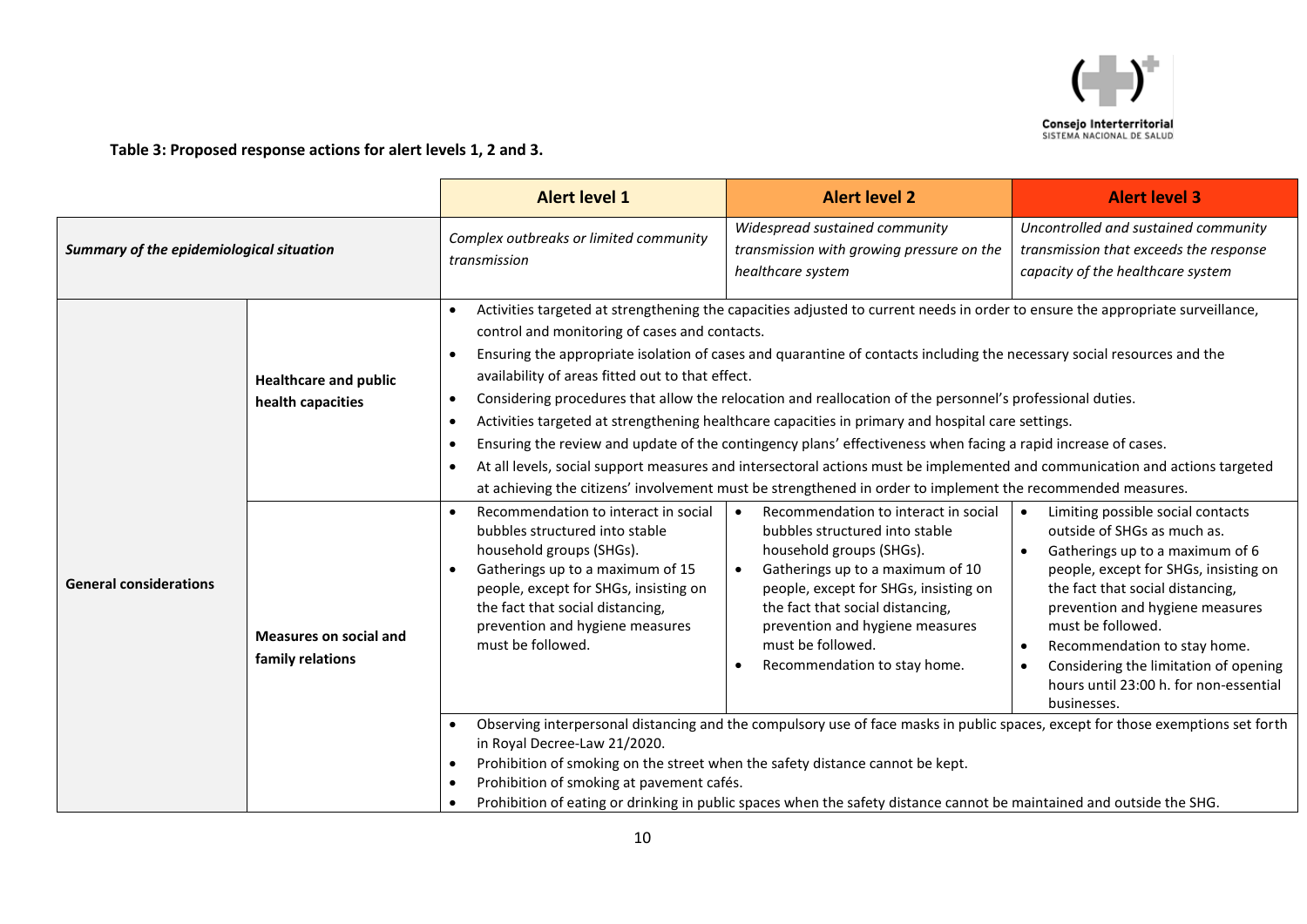

**Consejo Interterritorial<br>SISTEMA NACIONAL DE SALUD** 

|                               |                                           | <b>Alert level 1</b>                                                                                                                                                                                                                                                                                                                                                                                                                                                                            | <b>Alert level 2</b>                                                                                                    | <b>Alert level 3</b>                                                                                                                                                                                                                                                                                                                                                                                                                              |  |  |  |
|-------------------------------|-------------------------------------------|-------------------------------------------------------------------------------------------------------------------------------------------------------------------------------------------------------------------------------------------------------------------------------------------------------------------------------------------------------------------------------------------------------------------------------------------------------------------------------------------------|-------------------------------------------------------------------------------------------------------------------------|---------------------------------------------------------------------------------------------------------------------------------------------------------------------------------------------------------------------------------------------------------------------------------------------------------------------------------------------------------------------------------------------------------------------------------------------------|--|--|--|
|                               |                                           | facilitate contact tracing.                                                                                                                                                                                                                                                                                                                                                                                                                                                                     | Recommendation for the population to download the app Radar-Covid or to keep a record of all close contacts in order to |                                                                                                                                                                                                                                                                                                                                                                                                                                                   |  |  |  |
|                               | <b>Mobility</b>                           | $\bullet$                                                                                                                                                                                                                                                                                                                                                                                                                                                                                       | Recommendation to limit non-essential travel outside the assessed territorial unit.                                     | Recommendation to the population<br>$\bullet$<br>to leave their home only when<br>necessary, avoiding enclosed spaces<br>where activities that are not<br>compatible with the use of face<br>masks are being carried out and<br>where large crowds gather.<br>Considering restrictions to coming in<br>$\bullet$<br>and out of the assessed territorial<br>area, except for essential activities.<br>Going to work under exceptional<br>$\bullet$ |  |  |  |
| <b>General considerations</b> |                                           |                                                                                                                                                                                                                                                                                                                                                                                                                                                                                                 |                                                                                                                         | circumstances, for specific activities<br>and meetings, always provided that<br>social distancing and prevention and<br>hygiene measures are followed.                                                                                                                                                                                                                                                                                            |  |  |  |
|                               | Work                                      | Promoting telework as much as possible.<br>$\bullet$<br>Meetings celebrated at common areas within the workplace shall be governed by the instructions set forth at the corresponding<br>$\bullet$<br>level.<br>Promoting staggered shifts at those workplaces where employees must be present to develop their activities.<br>$\bullet$                                                                                                                                                        |                                                                                                                         |                                                                                                                                                                                                                                                                                                                                                                                                                                                   |  |  |  |
|                               | <b>Collective and public</b><br>transport | Promoting bicycle or walking transportation.<br>$\bullet$<br>Increasing frequencies as much as possible in order to ensure the lowest occupancy.<br>$\bullet$<br>Ensuring an adequate air circulation.<br>$\bullet$<br>No more than 2 passengers per row inside taxis and VFH, except for EHGs, and c the seat next to the driver shall remain<br>$\bullet$<br>unoccupied.<br>Avoiding rush hours, except when developing essential activities and commuting to work or to educational centers. |                                                                                                                         |                                                                                                                                                                                                                                                                                                                                                                                                                                                   |  |  |  |
|                               | <b>Wakes, burials and funeral</b>         | Limiting capacity to 75% indoors (50                                                                                                                                                                                                                                                                                                                                                                                                                                                            | Limiting capacity to 50% indoors (30<br>$\bullet$                                                                       | Limiting capacity to 1/3 indoors (10                                                                                                                                                                                                                                                                                                                                                                                                              |  |  |  |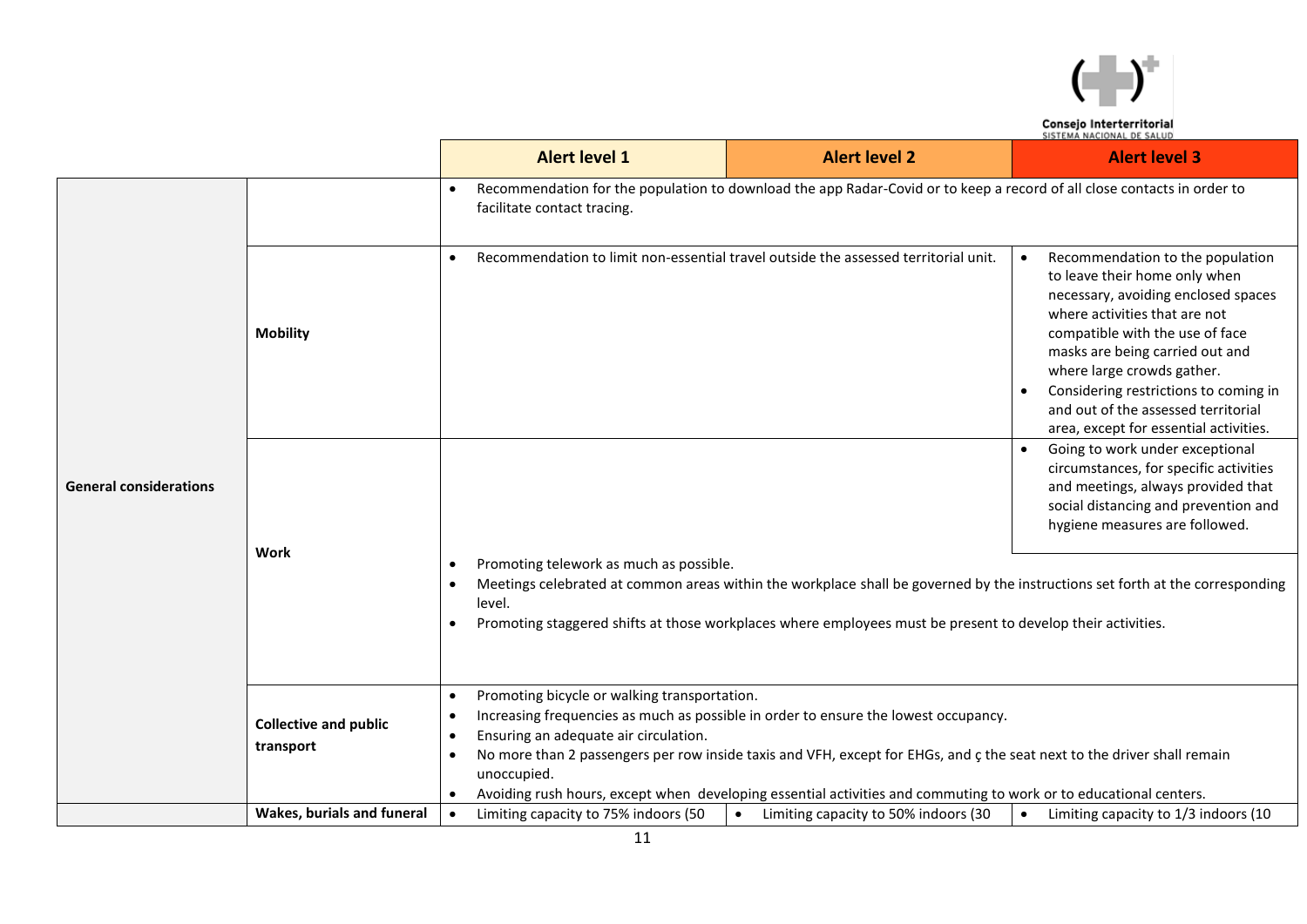

| Consejo Interterritorial    |
|-----------------------------|
| CICTEMA MACIONIAL BE CALLIB |

|                                                                                                                                                                            |                                                                                                               | <b>Alert level 1</b>                                                                                                                                                                                                                                                                                           | <b>Alert level 2</b>                                                                                                                                                                                                                                                                                                                                                                | <b>Alert level 3</b>                                                                                                                                                                                                                                                                                                                                                                                                                                                                                                   |
|----------------------------------------------------------------------------------------------------------------------------------------------------------------------------|---------------------------------------------------------------------------------------------------------------|----------------------------------------------------------------------------------------------------------------------------------------------------------------------------------------------------------------------------------------------------------------------------------------------------------------|-------------------------------------------------------------------------------------------------------------------------------------------------------------------------------------------------------------------------------------------------------------------------------------------------------------------------------------------------------------------------------------|------------------------------------------------------------------------------------------------------------------------------------------------------------------------------------------------------------------------------------------------------------------------------------------------------------------------------------------------------------------------------------------------------------------------------------------------------------------------------------------------------------------------|
|                                                                                                                                                                            | ceremonies                                                                                                    | people maximum), provided that the<br>safety distance can be ensured.<br>No limitations in open spaces,<br>$\bullet$<br>provided that the safety distance can<br>be ensured.                                                                                                                                   | people maximum), provided that the<br>safety distance can be ensured.<br>No limitations in open spaces,<br>provided that the safety distance can<br>be ensured.                                                                                                                                                                                                                     | people maximum), provided that the<br>safety distance can be ensured.<br>Limiting capacity to 20 people in open<br>$\bullet$<br>spaces, provided that the safety<br>distance can be ensured.                                                                                                                                                                                                                                                                                                                           |
| <b>HIGH RISK</b><br><b>Situations that involve:</b><br>- close and long-term<br>contact<br>$-$ enclosed spaces<br>$-$ poor and inadequate<br>ventilation<br>- large crowds | <b>Other ceremonies</b><br>(weddings, christenings)<br>and places of worship                                  | Ceremonies: 75% of the capacity<br>cannot be exceeded in enclosed<br>spaces (with a maximum of 50<br>people).<br>Places of worship: 75% of the capacity<br>cannot be exceeded in enclosed<br>spaces.<br>No limitations in outdoor spaces,<br>$\bullet$<br>provided that the safety distance can<br>be ensured. | Ceremonies: 50% of the capacity<br>$\bullet$<br>cannot be exceeded in enclosed<br>spaces (with a maximum of 30<br>people).<br>Places of worship: 50% of the capacity<br>cannot be exceeded in enclosed<br>spaces. Offering services via telematic<br>means or television.<br>No limitations in outdoor spaces,<br>$\bullet$<br>provided that the safety distance can<br>be ensured. | Ceremonies: If possible, postponing<br>$\bullet$<br>their celebration until the<br>epidemiological situation improves.<br>1/3 of the capacity in enclosed spaces<br>(10 people maximum), provided that<br>the safety distance can be ensured.<br>Places of worship: 1/3 of the capacity<br>cannot be exceeded in enclosed<br>spaces. Offering services via telematic<br>means or television.<br>Limiting capacity to 20 people in<br>$\bullet$<br>outdoor spaces, provided that the<br>safety distance can be ensured. |
| compatible with the<br>use of face masks                                                                                                                                   | <b>Nursing homes</b>                                                                                          | Limiting residents' stays outside.<br>$\bullet$<br>Limiting visits, ensuring social<br>$\bullet$<br>distancing, prevention and hygiene<br>measures.                                                                                                                                                            | $\bullet$<br>providing supervision.                                                                                                                                                                                                                                                                                                                                                 | Limiting visits, ensuring social distancing, prevention and hygiene measures and                                                                                                                                                                                                                                                                                                                                                                                                                                       |
|                                                                                                                                                                            | Other social and<br>healthcare centers<br>(daycare centers, centers<br>for people with disabilities,<br>etc.) | Limiting residents' stays outside.<br>$\bullet$<br>Limiting visits, ensuring social<br>$\bullet$<br>distancing, prevention and hygiene<br>measures.                                                                                                                                                            | Limiting residents' stays outside.<br>Limiting visits, ensuring social<br>distancing, prevention and hygiene<br>measures and under supervision.<br>Considering the limitation of the<br>capacity unless the activity needs to<br>be maintained.                                                                                                                                     | Ceasing the activity unless the activity<br>$\bullet$<br>needs to be maintained.                                                                                                                                                                                                                                                                                                                                                                                                                                       |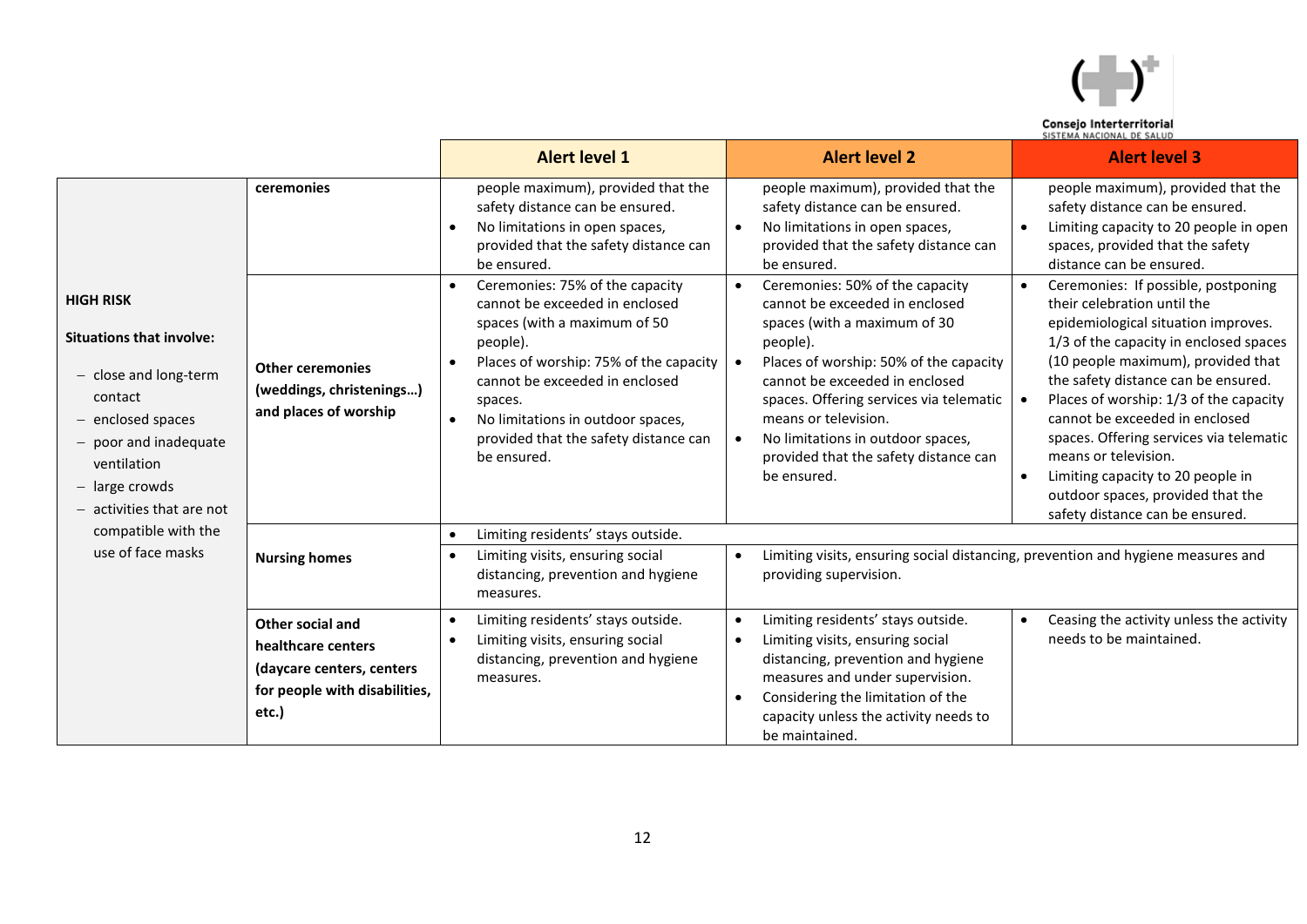

| Consejo Interterritorial   |  |
|----------------------------|--|
| CICTEMA NACIONAL DE CALLID |  |

|                                                                                                                                     |                                                                                                                                              | <b>Alert level 1</b>                                                                                                                                                                                                                                                                                       | <b>Alert level 2</b>                                                                                                                                                                                                                                                                             | <b>Alert level 3</b>                                                                                                                                                                                                      |
|-------------------------------------------------------------------------------------------------------------------------------------|----------------------------------------------------------------------------------------------------------------------------------------------|------------------------------------------------------------------------------------------------------------------------------------------------------------------------------------------------------------------------------------------------------------------------------------------------------------|--------------------------------------------------------------------------------------------------------------------------------------------------------------------------------------------------------------------------------------------------------------------------------------------------|---------------------------------------------------------------------------------------------------------------------------------------------------------------------------------------------------------------------------|
| <b>HIGH RISK</b><br><b>Situations that involve:</b>                                                                                 | <b>Recreation centers for</b><br>seniors (senior citizens'<br>social clubs) and<br>youngsters (children's<br>play-centers, youth<br>centers) | Operating at 75% of its internal<br>$\bullet$<br>capacity. Its activity is only allowed if<br>users are sitting around tables and<br>ensuring a distance of at least 2<br>meters between the chairs of<br>different tables.<br>Maximum capacity of 10 people per<br>$\bullet$<br>table or group of tables. | Operating at 50% of its internal<br>$\bullet$<br>capacity. Its activity is only allowed if<br>users are sitting around tables and<br>ensuring a distance of at least 2<br>meters between the chairs of the<br>different tables.<br>Maximum capacity of 6 people per<br>table or group of tables. | Ceasing the activity unless the activity<br>$\bullet$<br>needs to be maintained.                                                                                                                                          |
| $-$ close and long-term<br>contact                                                                                                  |                                                                                                                                              | Ensuring the proper ventilation of indoor areas.<br>$\bullet$<br>Face masks must be worn at all times, except when eating or drinking.<br>$\bullet$                                                                                                                                                        |                                                                                                                                                                                                                                                                                                  |                                                                                                                                                                                                                           |
| - enclosed spaces<br>$-$ poor and inadequate<br>ventilation<br>- large crowds<br>$-$ activities that are not<br>compatible with the | <b>INDOOR AREAS of</b><br>hospitality and catering<br>establishments (bars, cafés<br>and restaurants -including<br>those located in hotels-) | Operating at 75% of its internal<br>$\bullet$<br>capacity.<br>Maximum capacity of 10 people per<br>$\bullet$<br>table or group of tables. Ensuring a<br>distance of at least 2 meters between<br>the chairs of different tables.                                                                           | Operating at 50% of its internal<br>capacity.<br>Maximum capacity of 6 people per<br>table or group of tables. Ensuring a<br>distance of at least 2 meters between<br>the chairs of different tables.<br>Prohibiting service at the bar.                                                         | Health authorities must consider the<br>$\bullet$<br>closure of the establishments' indoor<br>areas and, alternatively, the<br>reduction of the capacity to the bare<br>minimum and prohibition of service<br>at the bar. |
| use of face masks                                                                                                                   |                                                                                                                                              | Ensuring the proper ventilation of indoor areas.<br>Face masks must be worn at all times, except when eating or drinking.<br>Eliminating self-service or buffet style dining.                                                                                                                              |                                                                                                                                                                                                                                                                                                  |                                                                                                                                                                                                                           |
|                                                                                                                                     |                                                                                                                                              | Establishments may offer takeaway, home delivery and drive thru services at all alert levels. For takeaway services, safe<br>$\bullet$<br>distancing and prevention measures must be followed.                                                                                                             |                                                                                                                                                                                                                                                                                                  |                                                                                                                                                                                                                           |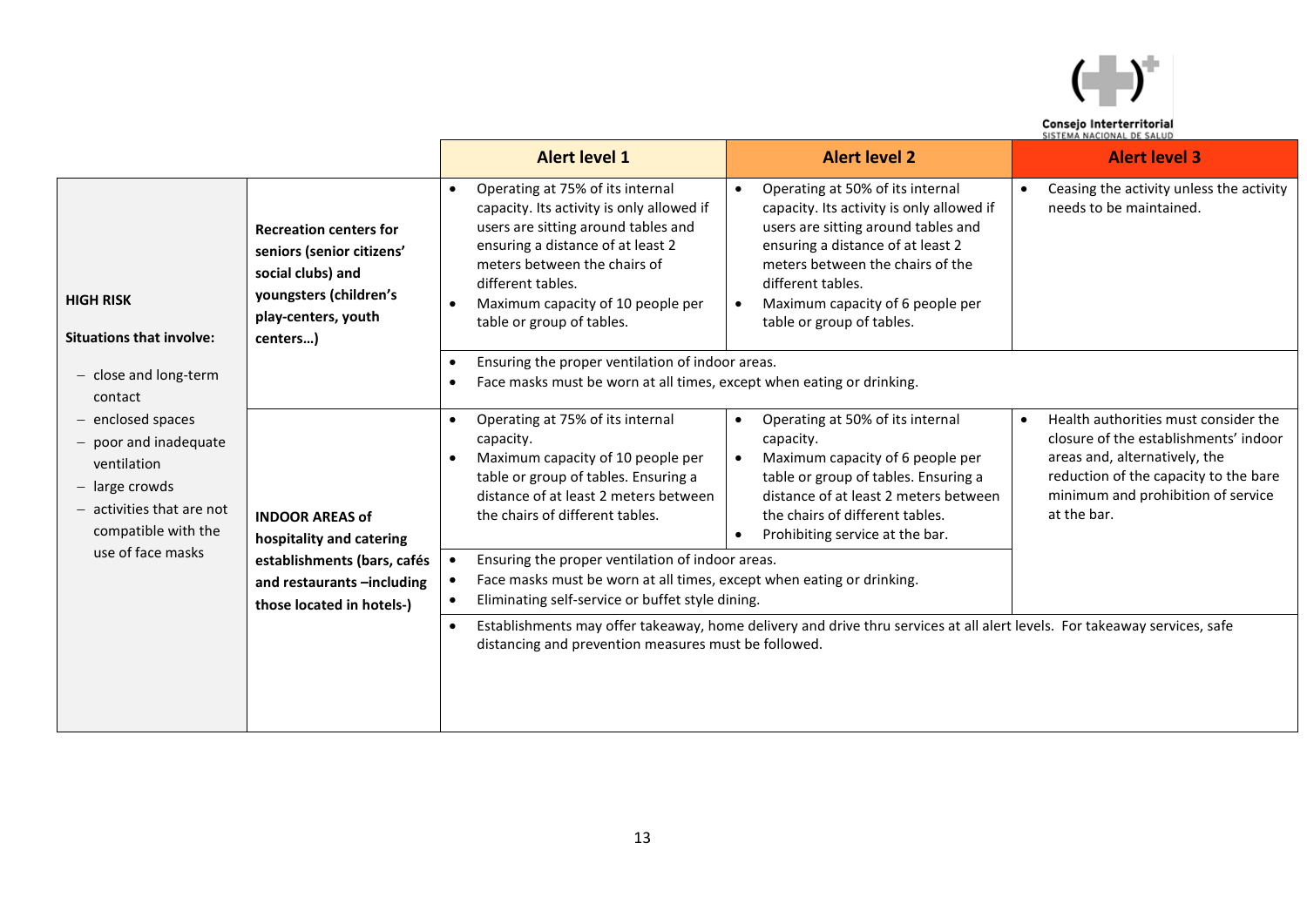

|                           | Consejo Interterritorial |
|---------------------------|--------------------------|
| SISTEMA NACIONAL DE SALUD |                          |

|                                                                                                                     |                                                                                                                                                | <b>Alert level 1</b>                                                                                                                                                                                                                    | <b>Alert level 2</b>                                                                                                                                                                                                                             | <b>Alert level 3</b>                                                                                                                                                                                                                                              |
|---------------------------------------------------------------------------------------------------------------------|------------------------------------------------------------------------------------------------------------------------------------------------|-----------------------------------------------------------------------------------------------------------------------------------------------------------------------------------------------------------------------------------------|--------------------------------------------------------------------------------------------------------------------------------------------------------------------------------------------------------------------------------------------------|-------------------------------------------------------------------------------------------------------------------------------------------------------------------------------------------------------------------------------------------------------------------|
| <b>HIGH RISK</b>                                                                                                    | <b>INDOOR AREAS of sport</b><br>centers and facilities<br>(which fall outside the<br>scope regulated by the<br><b>High Council for Sports)</b> | Sports centers and facilities: 75% of<br>the capacity, ensuring safe distancing<br>and ventilation. Closed if these<br>cannot be ensured.<br>Group activities will respect the<br>limited number of people set forth for<br>this level. | Sports centers and facilities: 50% of<br>the capacity, ensuring safe distancing<br>and ventilation. Closed if these<br>cannot be ensured.<br>Group activities will respect the<br>limited number of people set forth for<br>this level.          | Sports centers and facilities: 1/3 of<br>$\bullet$<br>the capacity, ensuring safe distancing<br>and ventilation. Closed if these<br>cannot be ensured.<br>Group activities will respect the<br>$\bullet$<br>limited number of people set forth for<br>this level. |
| <b>Situations that involve:</b><br>- close and long-term<br>contact<br>- enclosed spaces<br>$-$ poor and inadequate | <b>Student residences</b>                                                                                                                      | Opening of common areas at 75% of<br>their capacity, always ensuring that<br>social distancing, prevention and<br>hygiene measures are followed and<br>promoting the use of well-ventilated<br>areas.                                   | Opening of common areas at 50% of<br>their capacity (including lunchrooms,<br>where shifts can be established) and<br>always ensuring that social distancing,<br>prevention and hygiene measures are<br>followed.                                | Opening of common areas at 1/3 of<br>their capacity (including lunchrooms,<br>where shifts can be established) and<br>always ensuring that social distancing,<br>prevention and hygiene measures are<br>followed.<br>Prohibiting visitors.<br>$\bullet$           |
| ventilation<br>- large crowds<br>- activities that are not<br>compatible with the<br>use of face masks              | <b>Establishments such as</b><br>bingo halls, casinos,<br>arcades, gambling halls<br>and betting shops                                         | Operating at 75% of its internal<br>$\bullet$<br>capacity.<br>Maximum capacity of 10 people per<br>$\bullet$<br>table or group of tables. Ensuring a<br>distance of at least 2 meters between<br>the chairs of the different tables.    | Operating at 50% of its internal<br>capacity.<br>Maximum capacity of 6 people per<br>table or group of tables. Ensuring a<br>distance of at least 2 meters between<br>the chairs of the different tables.<br>Prohibiting service at the wet bar. | Health authorities must consider the<br>$\bullet$<br>closure and, failing that, the<br>reduction of the capacity to the strict<br>minimum; prohibition of service at<br>the wet bar.                                                                              |
|                                                                                                                     | Nightclubs, nightlife<br>establishments                                                                                                        | Closed<br>$\bullet$                                                                                                                                                                                                                     |                                                                                                                                                                                                                                                  |                                                                                                                                                                                                                                                                   |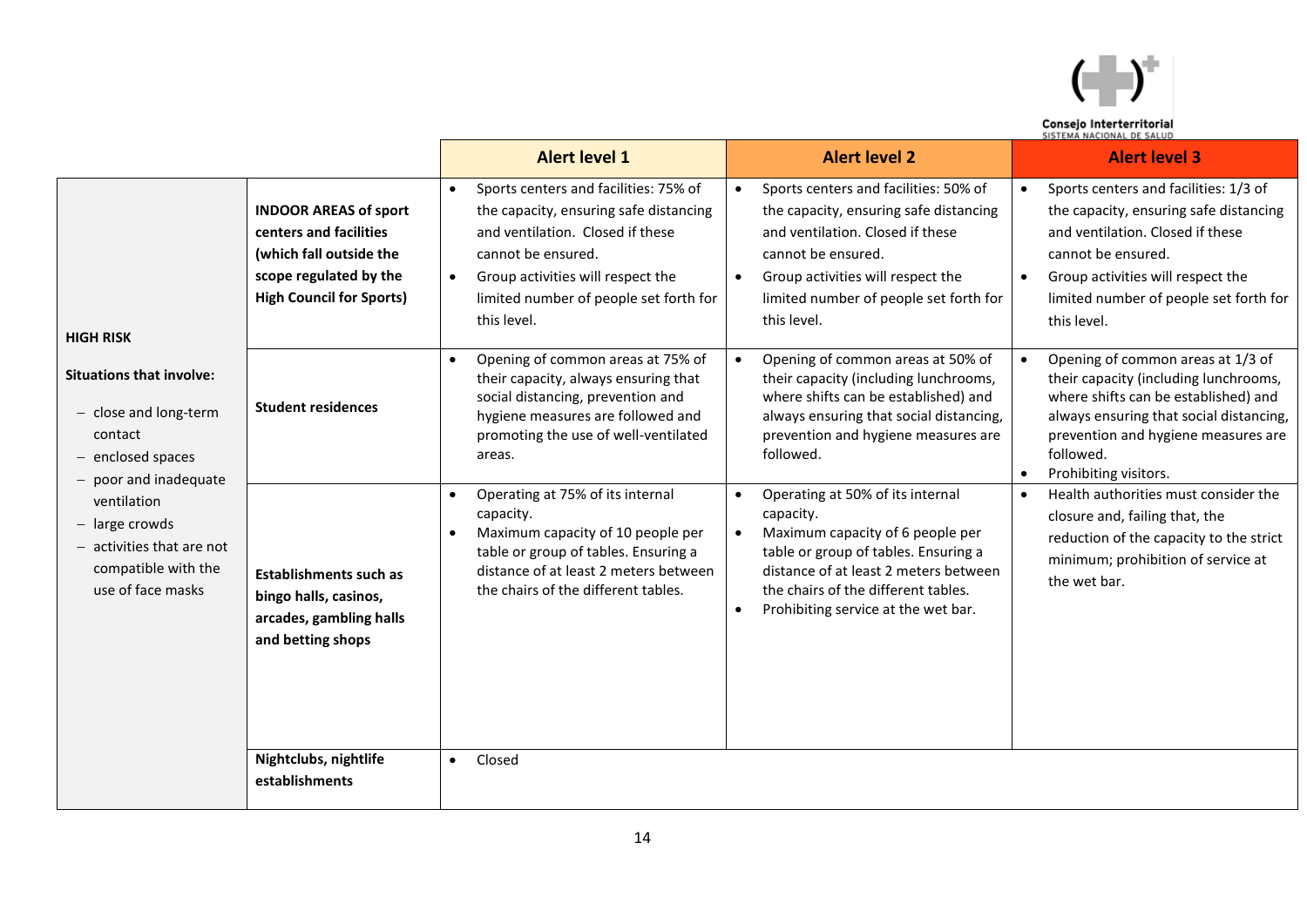

| Consejo Interterritorial   |  |
|----------------------------|--|
| CICTEMA NACIONAL DE CALIID |  |

|                                                                                                                                                |                                                                                                                                      | <b>Alert level 1</b>                                                                                                                                                                                                             | <b>Alert level 2</b>                                                                                                                                                                                                                                                                                                                                                | <b>Alert level 3</b>                                                                                                                                                                                                                                                                |
|------------------------------------------------------------------------------------------------------------------------------------------------|--------------------------------------------------------------------------------------------------------------------------------------|----------------------------------------------------------------------------------------------------------------------------------------------------------------------------------------------------------------------------------|---------------------------------------------------------------------------------------------------------------------------------------------------------------------------------------------------------------------------------------------------------------------------------------------------------------------------------------------------------------------|-------------------------------------------------------------------------------------------------------------------------------------------------------------------------------------------------------------------------------------------------------------------------------------|
|                                                                                                                                                | Conferences, meetings,<br>business meetings,<br>conferences, seminars, and<br>other professional events                              | Maximum capacity of 75% and 50<br>attendants, always guaranteeing<br>social distancing, hygiene and<br>prevention measures.<br>Avoid crowds in rest areas.                                                                       | Maximum capacity of 50% and 30<br>attendants, always guaranteeing<br>social distancing, hygiene and<br>prevention measures.<br>Avoid crowds in rest areas.<br>Recommendation to hold the event<br>online, especially for activities aimed<br>at essential personnel.                                                                                                | Online only.<br>$\bullet$                                                                                                                                                                                                                                                           |
| <b>MEDIUM RISK</b><br><b>Situations that involve:</b><br>Controlled contact                                                                    | <b>Business premises,</b><br>provision of services, and<br>street markets                                                            | Business premises: 75% of capacity. If<br>social distancing cannot be ensured,<br>only one customer will be allowed in<br>the premises.<br><b>Street markets: 75% of the stalls that</b><br>are usually authorized.<br>measures. | Business premises: 50% of capacity. If<br>social distancing cannot be ensured,<br>only one customer will be allowed in<br>the premises.<br>Street markets: 75% of the stalls that<br>are usually authorized if the market is<br>outdoors.<br>Home pick-up and delivery services will keep operating, always respecting social distancing and hygiene and prevention | Business premises: 1/3 of capacity. If<br>$\bullet$<br>social distancing cannot be ensured,<br>only one customer will be allowed in<br>the premises.<br><b>Street markets: 50% of the stalls that</b><br>$\bullet$<br>are usually authorized if the market is<br>outdoors.          |
| well-ventilated<br>enclosed spaces<br>open spaces with large<br>crowds<br>activities that are<br>compatible with the<br>continuous use of face | Academies, driving<br>schools, other non-formal<br>education centers<br>(including activities<br>promoted by the<br>administrations) | 75% of capacity.<br>$\bullet$<br>Instruction may be in person as long<br>as social distancing, hygiene and<br>prevention measures are respected.                                                                                 | Recommending online learning.<br>$\bullet$<br>50% of capacity.<br>Instruction may be in person as long<br>as social distancing, hygiene and<br>prevention measures are respected.<br>Assessing attendance of vulnerable<br>people.                                                                                                                                  | Recommending online learning.<br>$\bullet$<br>1/3 of capacity.<br>$\bullet$<br>Instruction may be in person as long<br>$\bullet$<br>as social distancing, hygiene and<br>prevention measures are respected.<br>Suspending activities attended by<br>$\bullet$<br>vulnerable people. |
| masks                                                                                                                                          | Hotels, hostels, and other<br>accommodations                                                                                         | Opening of common areas: 75% of<br>their capacity, always ensuring that<br>social distancing, prevention and<br>hygiene measures are followed and<br>promoting the use of well-ventilated<br>areas.                              | Opening of common areas at 50% of<br>their capacity, always ensuring that<br>social distancing, prevention and<br>hygiene measures are followed and<br>promoting the use of well-ventilated<br>areas.<br>People from different household groups cannot sleep in the same room in hostels.                                                                           | Opening of common areas at 1/3 of<br>$\bullet$<br>their capacity, always ensuring that<br>social distancing, prevention and<br>hygiene measures are followed and<br>promoting the use of well-ventilated<br>areas.                                                                  |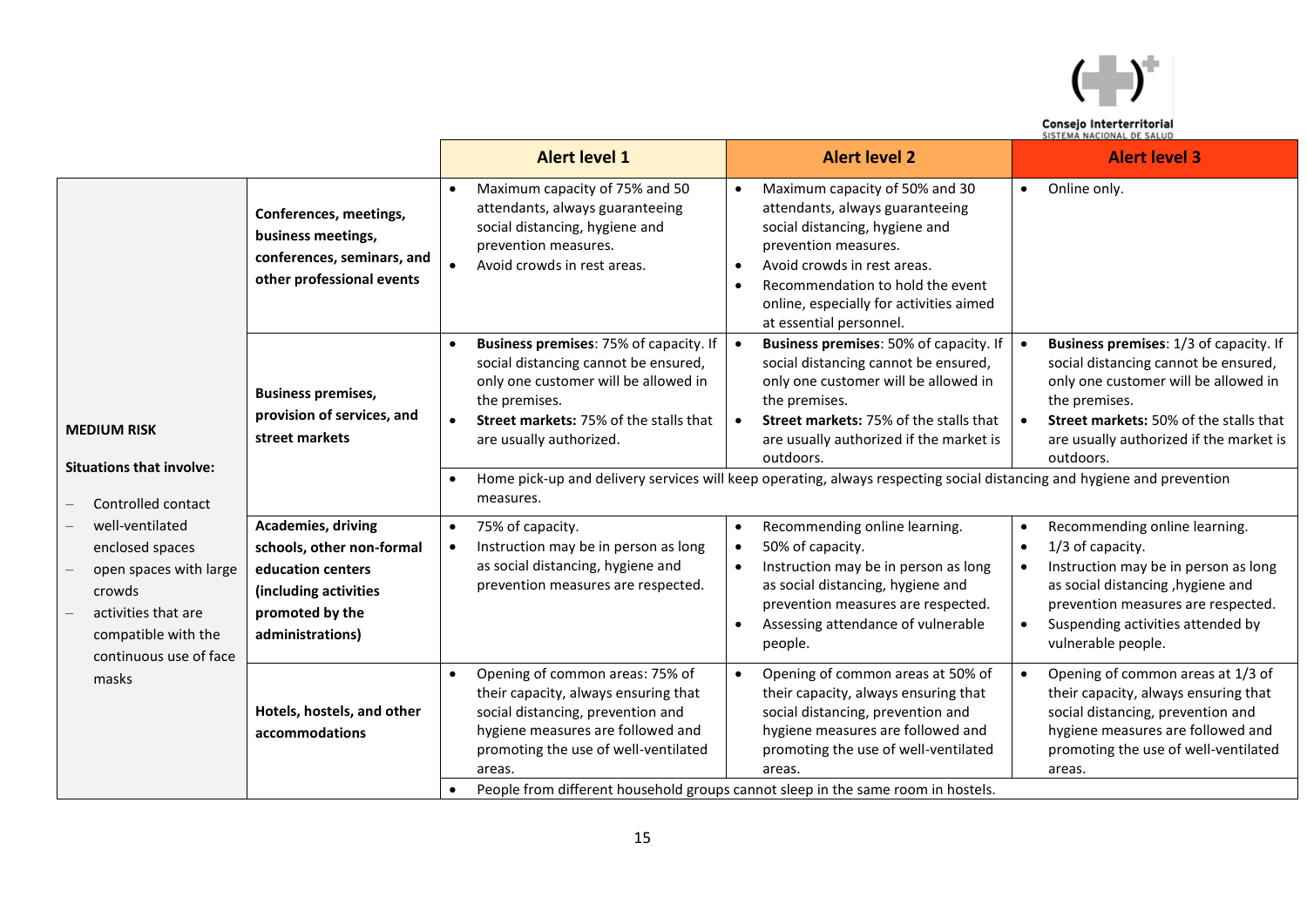

|                                                                            |                                                                                                                                                                                                                                                     | <b>Alert level 1</b>                                                                                                                                                                                       | <b>Alert level 2</b>                                                                                                                                                                                                                                                                                                                             | <b>Alert level 3</b>                                                                                                                                                                                                                                                                                                                    |
|----------------------------------------------------------------------------|-----------------------------------------------------------------------------------------------------------------------------------------------------------------------------------------------------------------------------------------------------|------------------------------------------------------------------------------------------------------------------------------------------------------------------------------------------------------------|--------------------------------------------------------------------------------------------------------------------------------------------------------------------------------------------------------------------------------------------------------------------------------------------------------------------------------------------------|-----------------------------------------------------------------------------------------------------------------------------------------------------------------------------------------------------------------------------------------------------------------------------------------------------------------------------------------|
|                                                                            |                                                                                                                                                                                                                                                     | $\bullet$<br>$\bullet$<br>applicable regional regulations.                                                                                                                                                 | For such sport events, assess the risk according to the protocols and procedures of the National Sports Council (Protocol of<br>Action for the return of State non-professional competitions for the season 2020/2021).<br>Social distancing, prevention and hygiene measures must be guaranteed at all times pursuant to Decree-law 21/2020 and |                                                                                                                                                                                                                                                                                                                                         |
| <b>MEDIUM RISK</b>                                                         | Physical activity or sports<br>in non-professional groups                                                                                                                                                                                           | Non-professional and non-federated<br>$\bullet$<br>sports events are allowed as long as<br>the social distancing, prevention and<br>hygiene measures are guaranteed<br>and the maximum capacity is of 75%. | Non-professional and non-federated<br>sports events are allowed as long as<br>the social distancing, prevention and<br>hygiene measures are guaranteed<br>and the maximum capacity is of 50%.                                                                                                                                                    | Non-professional and non-federated<br>$\bullet$<br>sports events are allowed as long as<br>the social distancing, prevention and<br>hygiene measures are guaranteed<br>and the maximum capacity is of 1/3,<br>provided that it is outdoors.<br>Enclosed space.                                                                          |
| <b>Situations that involve:</b>                                            |                                                                                                                                                                                                                                                     |                                                                                                                                                                                                            |                                                                                                                                                                                                                                                                                                                                                  | that involve physical contact.                                                                                                                                                                                                                                                                                                          |
| Controlled contact<br>well-ventilated                                      | Locker rooms and showers: monitor access to ensure social distancing, hygiene and prevention measures.<br>$\bullet$<br>For such sport events, assess the risk according to the protocols and procedures of the National Sports Council (Protocol of |                                                                                                                                                                                                            |                                                                                                                                                                                                                                                                                                                                                  |                                                                                                                                                                                                                                                                                                                                         |
| enclosed spaces<br>open spaces with large<br>crowds<br>activities that are | <b>Professional and federated</b><br>sports training                                                                                                                                                                                                | $\bullet$                                                                                                                                                                                                  | Action for the return to training and to federated and professional competitions).<br>Social distancing and prevention and hygiene measures must be guaranteed at all times pursuant to Decree-law 21/2020.                                                                                                                                      | Assessing the suspension of sports<br>Outdoor capacity of 75% for groups<br>$\bullet$<br>of customers, which shall remain<br>separated and seated, the conditions<br>for gatherings apply (6 people).<br>Limiting customers' last entrance to<br>22:00 and the closing time to 23:00.<br>Maximum capacity of 50%, provided<br>$\bullet$ |
| compatible with the<br>continuous use of face<br>masks                     | <b>OUTDOOR AREAS of</b><br>hospitality and catering<br>establishments (bars, cafés<br>and restaurants -including<br>those located at hotels-)                                                                                                       | For groups of customers, which shall<br>$\bullet$<br>remain separated and seated, subject<br>to gathering conditions (15 people).                                                                          | Outdoor capacity of 75% for groups of<br>customers, which shall remain<br>separated and seated, the conditions<br>for gatherings apply (10 people).                                                                                                                                                                                              |                                                                                                                                                                                                                                                                                                                                         |
|                                                                            |                                                                                                                                                                                                                                                     | $\bullet$<br>Face masks must be worn at all times, except when eating or drinking.<br>$\bullet$                                                                                                            | Tables ensuring a distance of at least 1.5 meters between the chairs of different tables.                                                                                                                                                                                                                                                        |                                                                                                                                                                                                                                                                                                                                         |
|                                                                            | Cinemas, theaters,                                                                                                                                                                                                                                  | $\bullet$                                                                                                                                                                                                  | Maximum capacity of 75%, provided that a distance of one seat-apart in the same                                                                                                                                                                                                                                                                  |                                                                                                                                                                                                                                                                                                                                         |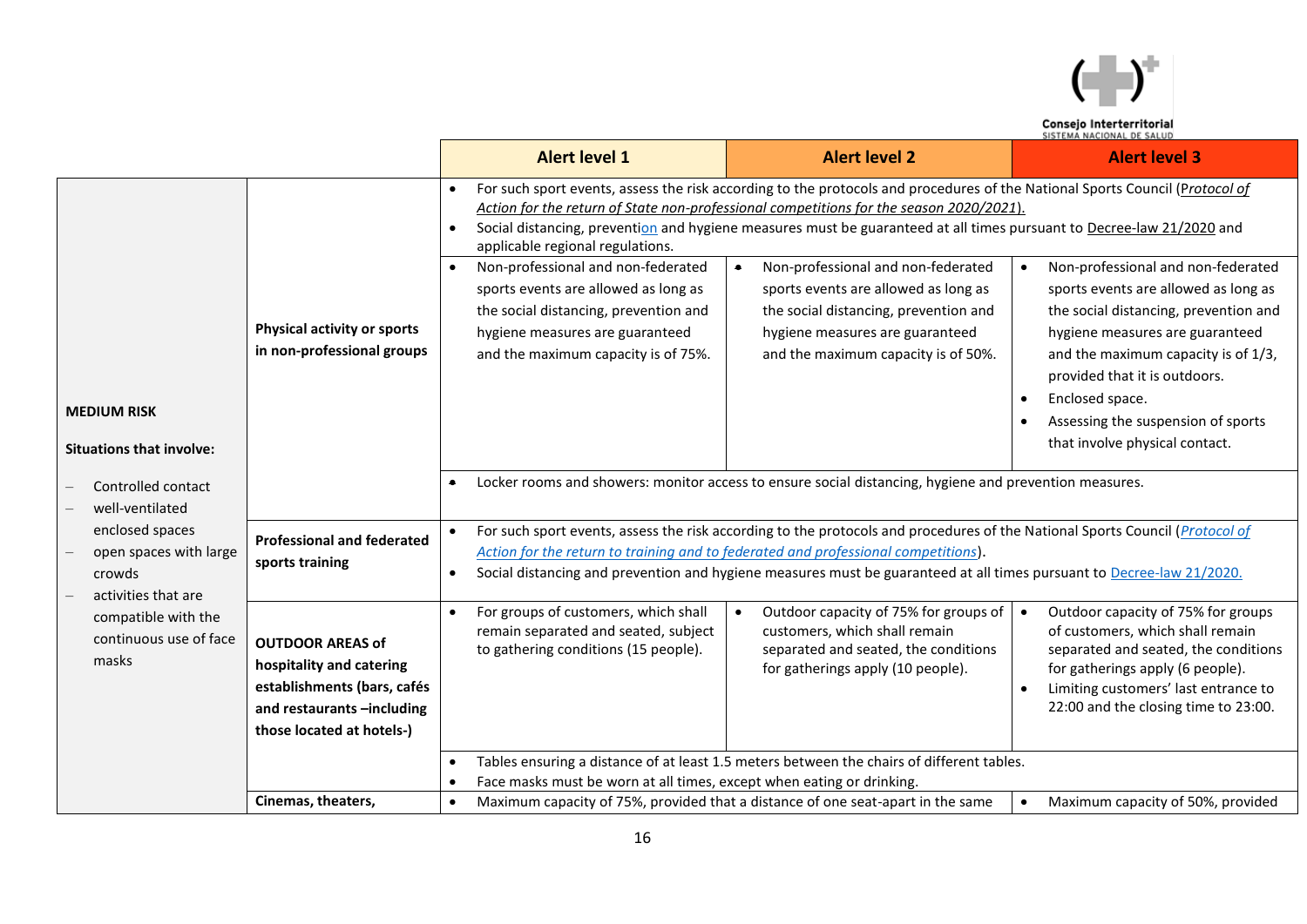

|                                                                                                                                            |                                                                                                                                       | <b>Alert level 1</b>                                                                                                                                                  | <b>Alert level 2</b>                                                                                                                                                                                                                                                                     | <b>Alert level 3</b>                                                                                                                                                                                                                                          |
|--------------------------------------------------------------------------------------------------------------------------------------------|---------------------------------------------------------------------------------------------------------------------------------------|-----------------------------------------------------------------------------------------------------------------------------------------------------------------------|------------------------------------------------------------------------------------------------------------------------------------------------------------------------------------------------------------------------------------------------------------------------------------------|---------------------------------------------------------------------------------------------------------------------------------------------------------------------------------------------------------------------------------------------------------------|
|                                                                                                                                            | auditoriums, big top<br>circuses and similar spaces,<br>as well as venues and<br>establishments intended<br>for cultural performances | seating, can be ensured between the different household groups                                                                                                        | row, in the event of assigned seats, or of 1.5 meters, in the case of non-assigned                                                                                                                                                                                                       | that a distance of one seat-apart in<br>the same row, in the event of<br>assigned seats, or of 1.5 meters, in<br>the case of movable seats, can be<br>ensured between the different<br>household groups.                                                      |
| <b>MEDIUM RISK</b><br><b>Situations that involve:</b>                                                                                      | and events                                                                                                                            | Numbered tickets.<br>$\bullet$<br>Pre-assigned seats.<br>$\bullet$<br>Recommendation to avoid eating or drinking during the show.<br>$\bullet$                        |                                                                                                                                                                                                                                                                                          |                                                                                                                                                                                                                                                               |
| Controlled contact<br>well-ventilated<br>enclosed spaces<br>open spaces with large<br>crowds<br>activities that are<br>compatible with the | <b>Celebration of other</b><br>cultural and public<br>attendance events<br>(indoors and outdoors)                                     | $\bullet$<br>context of new normal due to COVID-19 in Spain.<br>$\bullet$<br>No restrictions of capacity, ensuring                                                    | For all cultural events, assessing the risk according to the document Recommendations for mass events and activities in the<br>Social distancing, prevention and hygiene measures must be guaranteed at all times pursuant to Decree-law 21/2020.<br>Maximum capacity of 75% for each of | Maximum capacity of 50% for each of<br>$\bullet$                                                                                                                                                                                                              |
| continuous use of face<br>masks                                                                                                            | Libraries, archives,<br>museums, exhibition halls,<br>monuments and other<br>cultural facilities                                      | social distancing, prevention and<br>hygiene measures.<br>For group activities, the conditions for<br>gatherings apply (15 people).                                   | the rooms and public spaces.<br>For group activities, the conditions for<br>gatherings apply (10 people).                                                                                                                                                                                | the rooms and public spaces.<br>For group activities, the conditions for<br>$\bullet$<br>gatherings apply (6 people).                                                                                                                                         |
|                                                                                                                                            | Swimming pools and<br>beaches                                                                                                         | Social distancing between the<br>different household groups. Insisting<br>on the fact that social distancing,<br>prevention and hygiene measures<br>must be followed. | Limiting the capacity of swimming<br>pools to 75%.<br>Limiting access to beaches. Control of<br>$\bullet$<br>capacity.                                                                                                                                                                   | Limiting the capacity of outdoor<br>swimming pools to 50% and to 1/3 for<br>indoor swimming pools.<br>Accessing to beaches to go for a walk<br>or to do sports, observing social<br>distancing, prevention and hygiene<br>measures. Limiting operating hours. |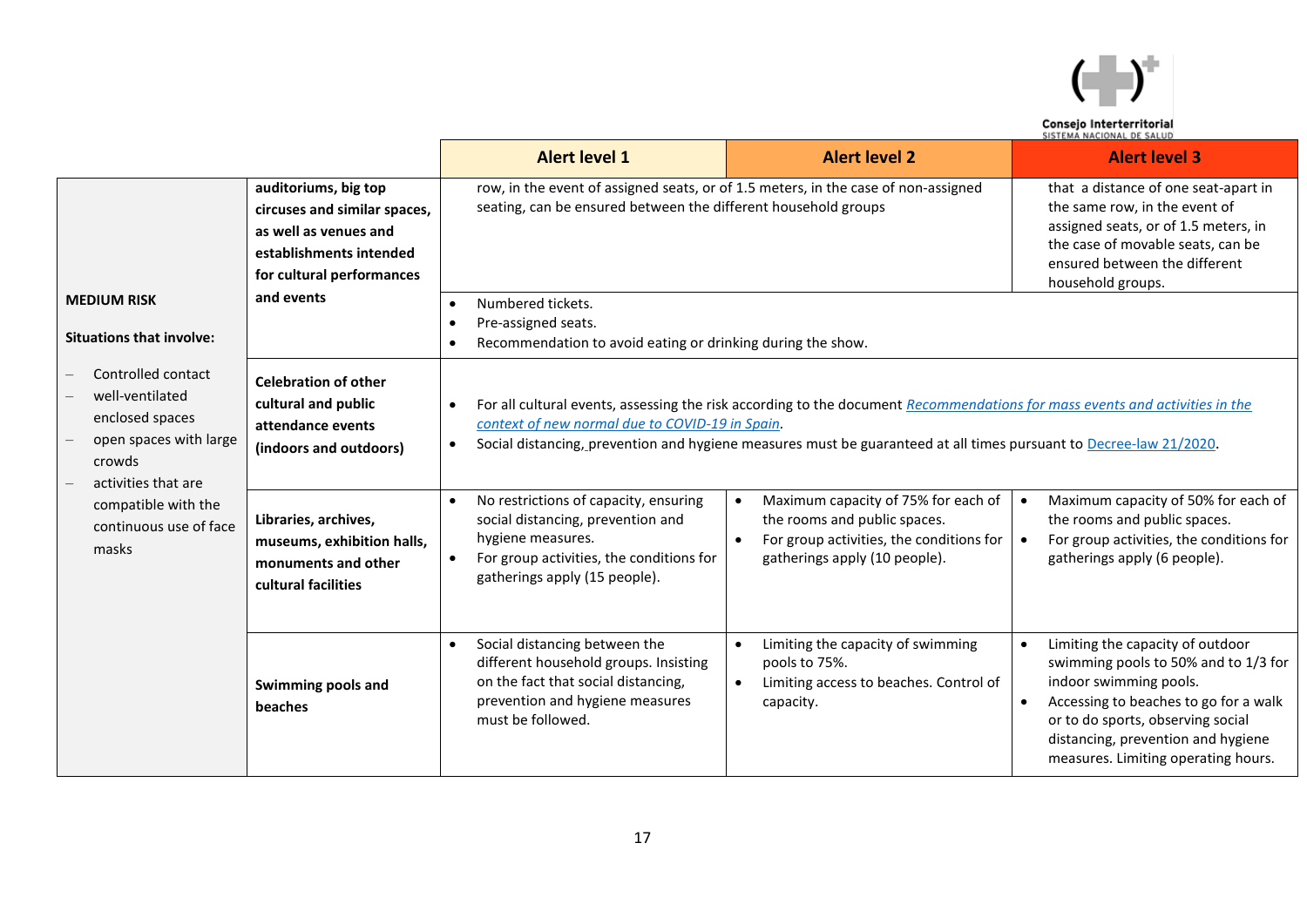

|                                                                                                                                                                                                                  |                                                | <b>Alert level 1</b>                                       | <b>Alert level 2</b><br><b>Alert level 3</b><br>Open, ensuring social distancing, prevention and hygiene measures.                                                                                                                                                                                                                                                                                                                                                                                                                                                                                                                                                                                                                                                                                                                                                                                                                                                                                   |  |  |  |  |  |
|------------------------------------------------------------------------------------------------------------------------------------------------------------------------------------------------------------------|------------------------------------------------|------------------------------------------------------------|------------------------------------------------------------------------------------------------------------------------------------------------------------------------------------------------------------------------------------------------------------------------------------------------------------------------------------------------------------------------------------------------------------------------------------------------------------------------------------------------------------------------------------------------------------------------------------------------------------------------------------------------------------------------------------------------------------------------------------------------------------------------------------------------------------------------------------------------------------------------------------------------------------------------------------------------------------------------------------------------------|--|--|--|--|--|
| <b>LOW RISK</b>                                                                                                                                                                                                  | <b>Parks and outdoor</b><br>recreational areas | Recommendation to close these areas at night, if possible. | Prohibiting alcohol consumption and monitoring the gathering measures established for each phase for their compliance.                                                                                                                                                                                                                                                                                                                                                                                                                                                                                                                                                                                                                                                                                                                                                                                                                                                                               |  |  |  |  |  |
| <b>Situations that involve:</b><br>Controlled contact<br>open spaces<br>good ventilation<br>limited and/or<br>controlled crowds<br>activities that are<br>compatible with the<br>continuous use of face<br>masks | <b>Educational centers</b>                     |                                                            | Applying the guidelines laid down in Preventive, Hygiene and Health Promotion Measures to combat COVID-19 for educational<br>centers in the academic year 2020-2021<br>Applying the recommendations concerning the <i>university community in the academic year</i> 2020-2021 and the <i>educational</i><br>centers that develop vocational education practical training in their premises. In person education, pursuant to the declaration<br>on coordinated public health actions against COVID-19 for educational centers in the academic year 2020-21<br>Educational centers will remain open for the whole academic year, ensuring the school lunch service, as well as the teaching<br>support service to minors with special needs or from socially vulnerable families.<br>In the event of outbreaks or uncontrolled transmission, and before closing the educational center, hybrid learning or schedule<br>adjustments will be considered in order to limit contacts as much as possible. |  |  |  |  |  |
|                                                                                                                                                                                                                  | Individual physical activity                   |                                                            | Allowed outdoors, ensuring social distancing, prevention and hygiene measures.                                                                                                                                                                                                                                                                                                                                                                                                                                                                                                                                                                                                                                                                                                                                                                                                                                                                                                                       |  |  |  |  |  |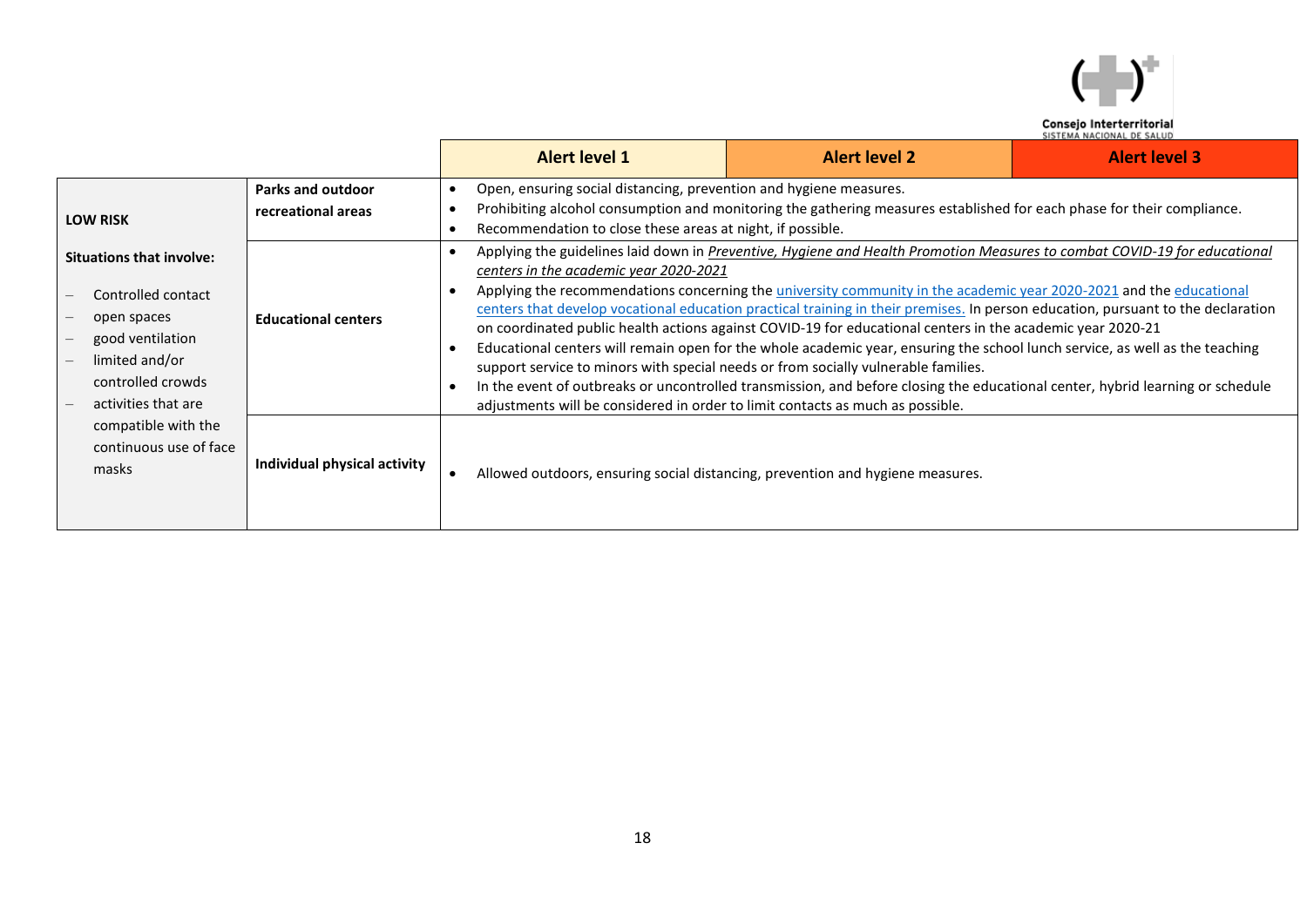

### **6. Appendixes**

**Appendix 1. Other epidemiological and capacity indicators** *(These indicators and their thresholds will be updated as required according to the evolution of the data and the epidemiological situation).*

<span id="page-18-0"></span>

| Indicator                                                                                                      | <b>Calculation method</b>                                                                                                                                                                                   | <b>Risk assessment</b>                                  |                                                     |                                         |                                                                                                       |                                                                                                           | <b>Information</b>                                                                                  |  |
|----------------------------------------------------------------------------------------------------------------|-------------------------------------------------------------------------------------------------------------------------------------------------------------------------------------------------------------|---------------------------------------------------------|-----------------------------------------------------|-----------------------------------------|-------------------------------------------------------------------------------------------------------|-----------------------------------------------------------------------------------------------------------|-----------------------------------------------------------------------------------------------------|--|
|                                                                                                                | New normal                                                                                                                                                                                                  | Low                                                     | <b>Medium</b>                                       | <b>High</b>                             | <b>Very high</b>                                                                                      | source                                                                                                    |                                                                                                     |  |
| Assessment of the transmission level                                                                           |                                                                                                                                                                                                             |                                                         |                                                     |                                         |                                                                                                       |                                                                                                           |                                                                                                     |  |
| Time-trend of diagnosed<br>cases (always interpret<br>within the context of the<br>incidence in the territory) | Number of confirmed cases<br>from day 1 to 7 before the date<br>- number of confirmed cases<br>from day 8 to 14 before the<br>date * 100 / Number of<br>confirmed cases from day 8 to<br>14 before the date | Downward or<br>stable trend<br>over the last 4<br>weeks | <b>Fluctuates with no</b><br>sustained<br>increases | Low-level sustained<br>increases (<25%) | Intermediate<br>sustained increases<br>$(25-50%)$ or isolated<br>increase of high<br>magnitude (>50%) | <b>High sustained</b><br>increases (>50%) or<br>isolated increase of<br>very high magnitude<br>$(>100\%)$ | Mandatory individual<br>reporting (SIVIES)                                                          |  |
| Weekly test positivity<br>rate* in suspected cases<br>in primary care (PC)                                     | Suspected cases in PC<br>(consultation last week) with<br>positive test results*100 /<br>suspected cases in PC<br>(consultation last week) with<br>available test results                                   | $\leq 6\%$                                              | >6 to ≤10%                                          | $>10$ to $\leq 20\%$                    | $>20$ to $\leq 30\%$                                                                                  | $>30\%$                                                                                                   | Weekly aggregate<br>reporting to the<br>Ministry of Health                                          |  |
| Effective reproduction<br>number $(R_t)$                                                                       | Mean number of secondary<br>cases per detected case,<br>calculated using the case series<br>by date of symptom onset, on<br>days 5 to 15 before the date                                                    | $\leq 1$                                                | $>1$ to $\leq 1.1$                                  | >1,1 to ≤1.5                            | $> 1.5$ to $\leq 2$                                                                                   | $>2$                                                                                                      | Mandatory individual<br>reporting (SIVIES).<br>Indicator calculated<br>by autonomous<br>communities |  |
| Assessment of diagnostic capacity                                                                              |                                                                                                                                                                                                             |                                                         |                                                     |                                         |                                                                                                       |                                                                                                           |                                                                                                     |  |
| Number of suspected<br>cases per confirmed case<br>over 7 days                                                 | Number of suspected cases (PC<br>and hospitals) over 7 days /<br>Number of confirmed cases<br>over the same 7 days                                                                                          | $\geq 10$                                               | $< 10$ to $\ge 7$                                   | $< 7$ to $\geq 4$                       | $<$ 4 to $\geq$ 2                                                                                     | $\langle$ 2                                                                                               | Reporting to the<br>Ministry of Health by<br>autonomous<br>communities and<br><b>SIVIES</b>         |  |
| Proportion of suspected<br>cases in primary care (PC)<br>with diagnostic test*<br>performed                    | New PC suspected cases with<br>test performed over 7 days x<br>100 / new PC suspected cases<br>over 7 days (by consultation<br>date)                                                                        | $>90\%$                                                 | $50$ to ≥85%                                        | $< 85$ to $\geq 80\%$                   | $< 70$ to $\geq 80\%$                                                                                 | <70%                                                                                                      | Weekly aggregate<br>reporting to the<br>Ministry of Health                                          |  |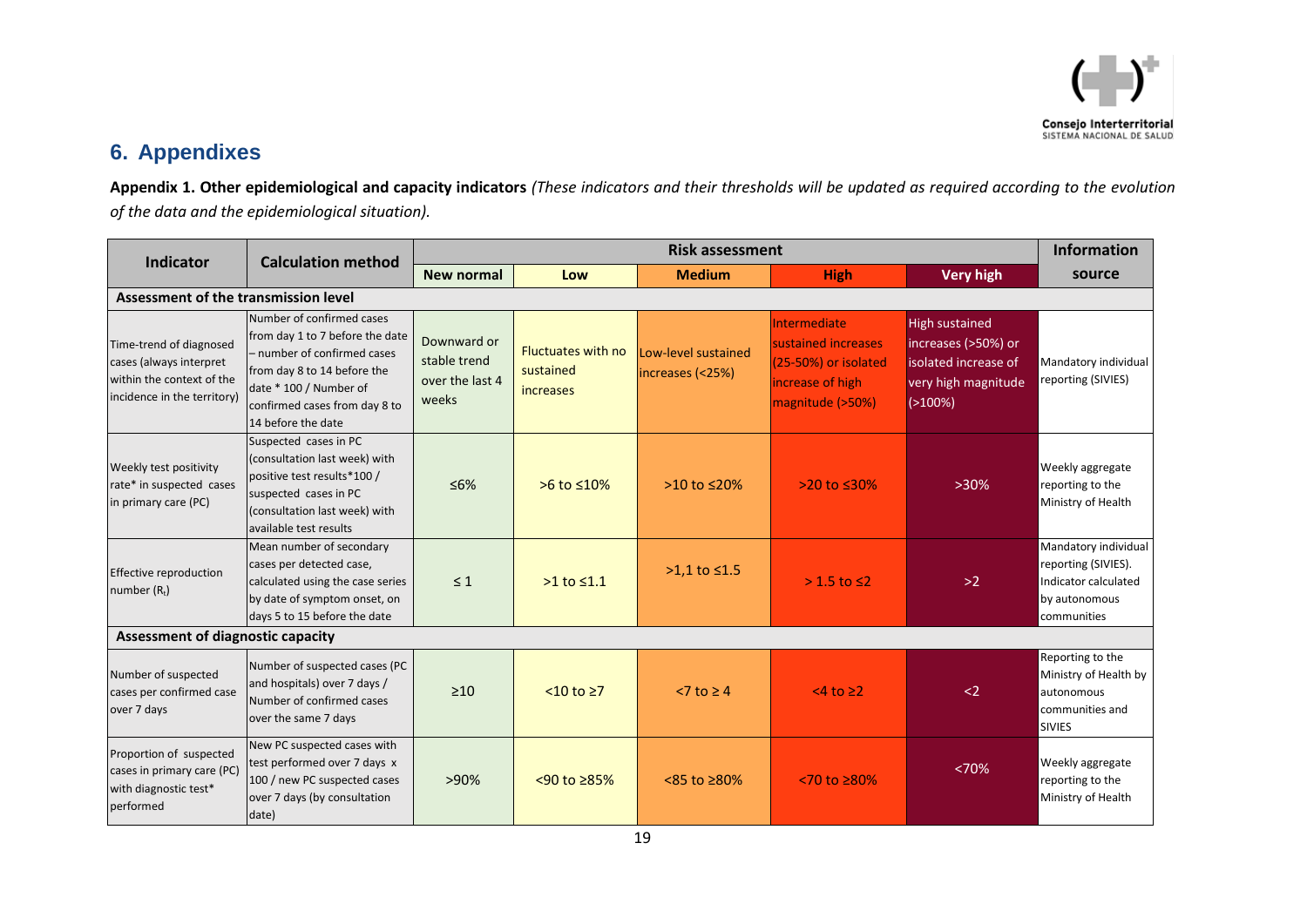

|                                                                             |                                                                                                                                  |              |                       |                         |                       |            | Consejo Interterritorial<br>SISTEMA NACIONAL DE SALUD                                                |
|-----------------------------------------------------------------------------|----------------------------------------------------------------------------------------------------------------------------------|--------------|-----------------------|-------------------------|-----------------------|------------|------------------------------------------------------------------------------------------------------|
| Testing rate*                                                               | Total number of performed<br>tests (PDIA*) *100.000 / Total<br>population                                                        | $\geq 1,500$ | <1,500 to ≥1,000      | $< 1,000$ to $\geq 800$ | $< 800$ to $\geq 600$ | < 600      | Laboratory-based<br>notification (SERLAB)                                                            |
| Number of tests*<br>performed per confirmed<br>case over 7 days             | Total number of tests<br>performed over 7 days/ Total<br>number of cases confirmed<br>over 7 days                                | $\geq 30$    | $<$ 30 to $\geq$ 20   | $<$ 20 to $\geq$ 10     | $<$ 10 to $\geq$ 5    | < 5        | SERLAB, SIVIES                                                                                       |
| Diagnosis delay                                                             | Median in days between<br>symptom onset and diagnosis<br>date, in confirmed cases                                                | ≤1day        | $>1$ to $\leq$ 2 days | $>2$ to $\leq$ 5 days   | $>5$ to $\leq 8$ days | >8 days    | Mandatory individual<br>reporting (SIVIES).                                                          |
| Time to diagnosis                                                           | Median in days between<br>consultation date and diagnosis<br>date, in confirmed cases                                            | ≤1day        | $>1$ to $\leq$ 2 days | $>2$ to $\leq$ 3 days   | $>3$ to $\leq 4$ days | >4 days    | Mandatory individual<br>reporting (SIVIES).                                                          |
| <b>Assessment of severity</b>                                               |                                                                                                                                  |              |                       |                         |                       |            |                                                                                                      |
| COVID-19 hospitalization<br>rate per 100,000<br>population over 7 days      | Number of new hospital<br>admissions due to COVID-19<br>over 7 days *100.000/<br>Population in the territory                     | $\leq 10$    | $>10$ to $\leq 20$    | $>20$ to $\leq 30$      | $>30$ to $\leq 40$    | $\geq 40$  | Reporting to the<br>Ministry of Health by<br>autonomous<br>communities.                              |
| Proportion of hospital<br>admissions due to COVID-<br>19                    | Number of hospitalizations due<br>to COVID-19 over 7<br>days*100/Total hospitalizations<br>over 7 days                           | $\leq 1\%$   | $>1$ to $\leq$ 5%     | >5 to ≤10%              | $>10$ to $\leq 20\%$  | >20%       | Reporting to the<br>Ministry of Health by<br>autonomous<br>communities.                              |
| Percentage of COVID-19<br>hospitalized cases in the<br>ICU                  | Number of COVID-19 confirmed<br>cases in the ICU *100/ total<br>hospitalized cases due to<br>COVID-19 (assessed after 7<br>days) | $\leq 5\%$   | $> 5$ to $\leq 10\%$  | >10 to ≤20%             | >20 to ≤30%           | ≥30%       | Mandatory individual<br>reporting (SIVIES).<br>Information provided<br>by autonomous<br>communities. |
| Lethality in confirmed<br>cases                                             | Percentage of deaths per<br>weekly cohort (assessed 3<br>weeks after diagnosis).                                                 | ≤0.5%        | >0.5 to ≤1%           | $>1$ to $\leq$ 3%       | $>3$ to $\leq$ 5%     | $\geq 5\%$ | Mandatory individual<br>reporting (SIVIES)                                                           |
| Mortality rate over 7 days deceased over 7 days *<br>per million population | COVID-19 confirmed cases<br>1.000.000 / Population in the<br>territory                                                           | $\leq$ 5     | $>5$ to $\leq 10$     | $>10$ to $\leq 30$      | $>30$ to $\leq 50$    | $>50$      | Mandatory individual<br>reporting (SIVIES)                                                           |
| All-cause excess mortality<br>over the last 2 weeks *                       | *Any mortality excess day over<br>the last 2 weeks that can be<br>included in an excess mortality<br>period according to MoMo    | $\leq 1\%$   | $>1$ to $\leq$ 3%     | $>3$ to $\leq$ 13%      | $>13$ to $\leq$ 25%   | >25%       | System for daily<br>mortality monitoring<br>(MoMo)                                                   |